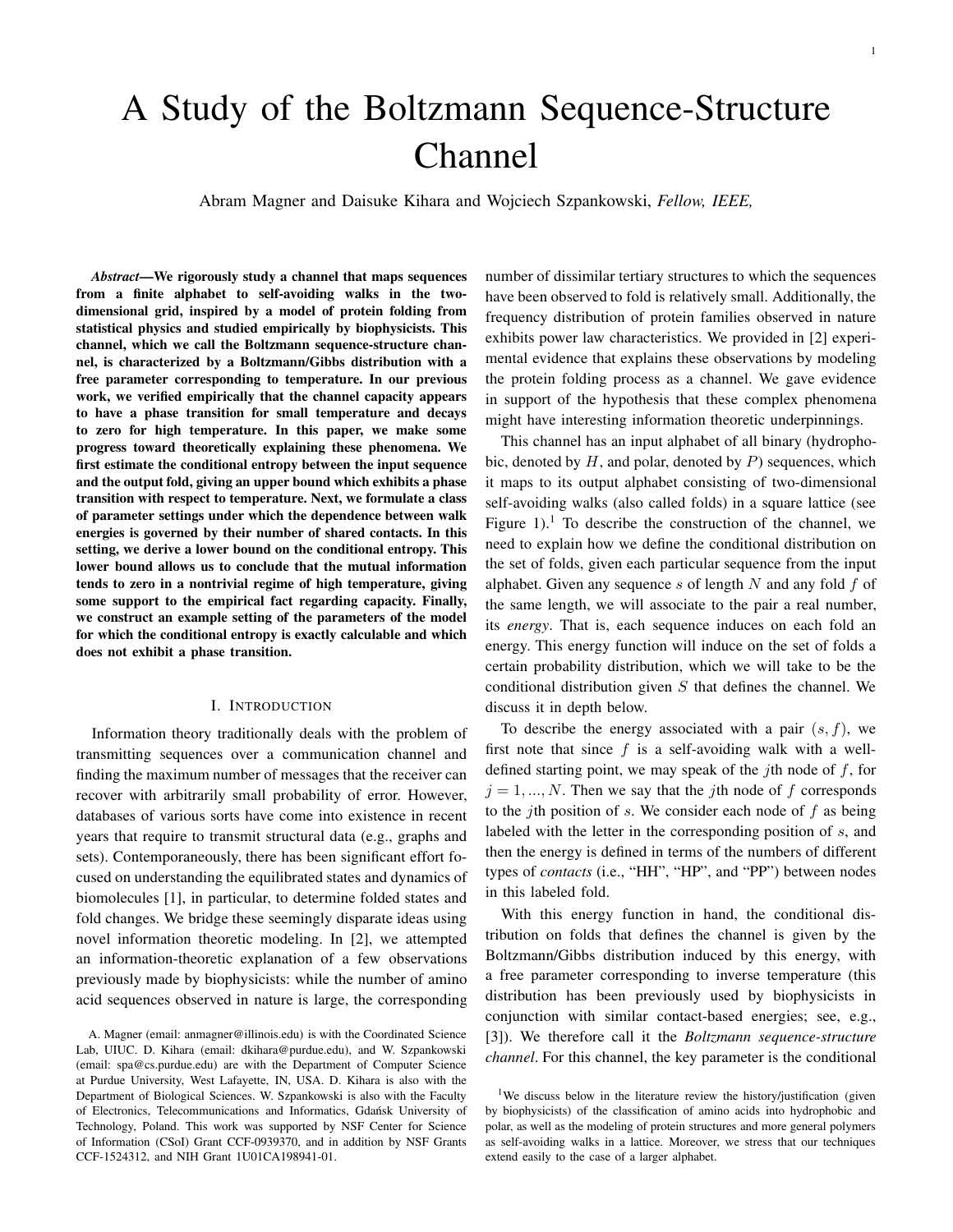entropy between the input sequence and the output fold. In this paper, we provide a mathematically rigorous foundation to estimate this entropy and show that it may exhibit a range of interesting behaviors with respect to temperature, depending on the settings of the parameters of the model.



Fig. 1: A sequence passing through the channel and being paired with a fold given by a self-avoiding walk.

We now describe in more detail the construction of the channel. First, recall that, as described earlier, the letters of a sequence s induce a labeling of the corresponding nodes of each fold  $f$ , as shown in Figure 1. This labeling induces on the set of sequence-fold pairs  $(s, f)$  an energy function  $\mathcal{E}(f, s)$  depending on the number of different types of *contacts* between residues labeled by their corresponding sequence elements; that is, between neighboring, but not sequence-adjacent, nodes of the labeled self-avoiding walk. These contact energies are given by a scoring matrix  $Q$  (a parameter of the model) whose rows and columns are indexed by H and P. Since hydrophobic interactions are a dominant force for protein folding, it is reasonable to classify amino acids into hydrophobic  $(H)$  and polar  $(P)$ . Thus, in a realistic lattice model, contacts between H and H are more favored (lower energy) than H and  $P$ interactions [4]. The channel is then defined by the Boltzmann distribution induced by the energies.

More precisely, for each even (for technical reasons explained below) perfect square integer  $N$ , the  $N$ th channel has an input alphabet  $S_N$  consisting of  $2^N$  sequences of length N over the alphabet  $\{H, P\}$ . The output alphabet  $\mathcal{F}_N$  consists of all directed Hamiltonian self-avoiding walks of length N on a  $\sqrt{N} \times \sqrt{N}$  integer lattice which start at  $(0,0)$  and end at  $(\sqrt{N} - 1, \sqrt{N} - 1)$ . Hamiltonicity of a fold means that every lattice point in the square is visited by the fold, so that the graph defining it is Hamiltonian. Note that this implies that all but  $O(\sqrt{N})$  points in the lattice have four neighbors (but only two contact points). The energy function  $\mathcal{E}: \mathcal{F}_n \times \mathcal{S}_n \to \mathbb{R}$  is defined in terms of a fixed symmetric 2 × 2 matrix  $Q = \{Q_{ij}\}_{i,j \in \{H,P\}}$  over R (the scoring matrix): for  $f \in \mathcal{F}_N$  and  $s \in \mathcal{S}_N$ 

$$
\mathcal{E}(f,s) = 2(Q_{HH}c_{HH} + Q_{PP}c_{PP} + Q_{HP}c_{HP}), \quad (1)
$$

where  $c_{xy}$  denotes the number of contacts  $\{a, b\}$  such that  $s_a = x$  and  $s_b = y$  or vice-versa (throughout, for any sequence s and  $j \in [N] = \{1, ..., N\}$ , we denote by  $s_j$ the *j*th symbol of  $s$ ). Here, the multiplication by 2 is for mathematical convenience and is insignificant to the analysis. Then we define the channel by the conditional probability

 $p_N(f|s)$  that follows the Boltzmann distribution induced by the energy function  $\mathcal{E}(\cdot, s)$  over folds.

More formally, let  $\beta \geq 0$  be a real number (corresponding to an inverse temperature). Then we define

$$
p_N(f|s) = p(f|s) = \frac{e^{-\beta \mathcal{E}(f,s)}}{Z(s,\beta)}, \quad Z(s,\beta) = \sum_{f \in \mathcal{F}_N} e^{-\beta \mathcal{E}(f,s)},
$$

where the function Z is known as the *partition function*, which plays a central role in statistical mechanics models as a kind of generating function of configuration energies. Two quantities will play an especially important part in our analysis and results: the free energy  $\gamma_N(\beta)$  is given by<sup>2</sup>

$$
\gamma_N(\beta) = \frac{\mathbb{E} \log Z(S, \beta)}{\log |\mathcal{F}_N|} \qquad \gamma(\beta) = \limsup_{N \to \infty} \gamma_N(\beta).
$$

We also denote by  $\mu$  the exponential growth rate of the number of self-avoiding walks:

$$
\mu_N = \frac{\log |\mathcal{F}_N|}{N}, \qquad \mu = \lim_{N \to \infty} \frac{\log |\mathcal{F}_N|}{N}.
$$

Both are challenging to compute.

This channel is interesting from the information-theoretic point of view, irrespective of applications, primarily because it exhibits several unusual mathematical properties: first, it maps sequences to structures (i..e, self-avoiding walks) in a nontrivial way; second, it is a channel with full memory (i.e., the position of any sequence element in the output fold is dependent on the identity of every other sequence element); and, finally, several information theoretic quantities associated with it (e.g., its capacity and conditional entropy for certain natural input distributions) may exhibit phase transitions with respect to temperature for certain settings of the scoring matrix. Probabilistically, its analysis presents an interesting challenge because the nontrivial dependence between fold energies makes bounding the variance of the number of folds with a given maximum energy difficult. This in turn, complicates the calculation of the free energy, which plays a significant role in our calculations (and, for many models, is notoriously difficult to compute [6]). Since the exponential growth rate of the number of folds in the output alphabet appears in several quantities of interest, we also encounter combinatorial problems which are currently under active investigation.

We now review some of the relevant literature. Regarding self-avoiding walks (*SAWs*), [7] is a good general reference, including a discussion of the history of the use of SAWs as models for polymers. SAWs continue to be used as simple models for protein structures in molecular biology (see, e.g., [3], [8]). One of the fundamental problems in the theory of SAWs is the (asymptotic) enumeration of classes  $\mathcal{F}_N$  of SAWs

<sup>&</sup>lt;sup>2</sup>In physics, the free energy is defined slightly differently:  $\beta$  appears in the denominator. However, we are mostly interested in  $\beta$  bounded with respect to N, so we follow Talagrand's lead [5] and do not include  $\beta$  in the dominator of the free energy.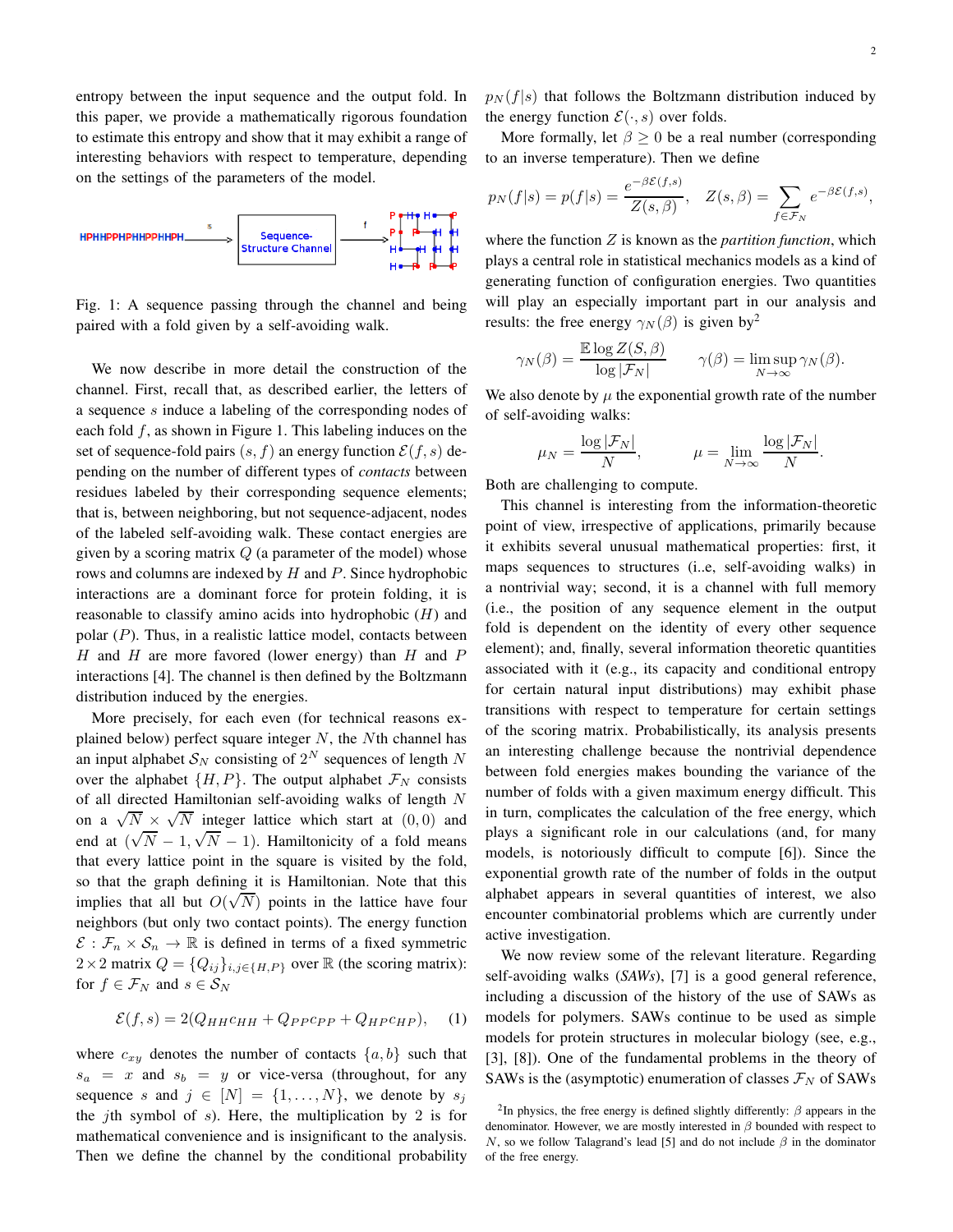of length  $N \to \infty$  with various constraints, which is relevant to us because the rate of growth of  $\mathcal{F}_N$  with respect to N appears in our free energy bounds. In particular, the problem of proving the existence/determining the value of the limit

$$
\lim_{N\to\infty}|\mathcal{F}_N|^{1/N}
$$

(called the *connective constant* of  $\mathcal{F}_N$ ) is commonly studied and is quite challenging. There are a few general techniques for approaching such problems, sub/superadditivity arguments being the main ones. For, say, subadditivity, the goal is to show that, for all  $1 \leq m \leq N-1$ ,

$$
|\mathcal{F}_N| \le |\mathcal{F}_m||\mathcal{F}_{N-m}|,\tag{2}
$$

.

which implies that the sequence  $(\log |\mathcal{F}_N|)_{N=1}^{\infty}$  is subadditive. By, e.g., Fekete's lemma (or one of its generalizations) [9], this is sufficient to conclude the existence of the limit

$$
\lim_{N \to \infty} \frac{\log |\mathcal{F}_N|}{N}
$$

Usually, the condition (2) can be verified by some sort of splitting (or concatenation, in the case of superadditivity) in order to establish an injection from  $\mathcal{F}_N$  to  $\mathcal{F}_m \times \mathcal{F}_{N-m}$ . For example, if we take  $\mathcal{F}_N$  to be the set of all SAWs, we can split a walk  $w \in \mathcal{F}_N$  into a unique initial part of length m and a final part of length  $N - m$ , which establishes (2). In general, determining the value of the connective constant requires significant ingenuity (see, e.g., [10], which establishes the value for SAWs on the two-dimensional hexagonal lattice).

Even proving/disproving the existence of a connective constant becomes significantly harder when we consider collections of SAWs satisfying some geometric constraints (unless they are very carefully chosen). For instance, consider the set of Hamiltonian SAWs filling a square of size  $N$  (with  $N$ a perfect square). Neither splitting nor concatenation works here, since neither operation yields SAWs within the same class in general. By adding the constraint that each SAW must begin at a fixed corner of the square and end at the opposite and restricting to an appropriate subsequence (i.e., even and perfect square  $N$ ), [11] showed the existence of the connective constant as a limit of that subsequence (though the result is incorrectly stated; see [12] for a discussion and estimates of the limit).

We now review what is known about some relevant models from statistical physics. For general references, see [6], [13]. For a set  $\Gamma_N$  of configurations, each configuration  $\xi \in \Gamma_N$  is endowed with its own (possibly random) *energy*  $\mathcal{E}(\xi)$ . The set  $\Gamma_N$  is then endowed with a probability distribution governed by this energy (chosen so as to have maximum entropy under the constraint that the system has a given energy density), known as the *Boltzmann/Gibbs* measure:

$$
p(\xi) = \frac{e^{-\beta \mathcal{E}(\xi)}}{Z(\beta)},
$$

where  $\beta \in [0, \infty)$  is a free parameter which intuitively behaves like an inverse temperature, and Z above is the *partition function*, given by

$$
Z(\beta) = \sum_{\xi \in \Gamma_N} e^{-\beta \mathcal{E}(\xi)}.
$$

The main problem is to establish the existence/estimate the asymptotic value of the *free energy*:

$$
\lim_{N \to \infty} \frac{\mathbb{E}[\log Z(\beta)]}{\log |\Gamma_N|}.
$$
\n(3)

This quantity is studied because other important parameters, such as the *entropy density* and *energy density* can be written in terms of it (see [13] for details). One of the simplest interesting models is the *random energy model* (REM), in which the configuration space has size  $2^N$ , and the configurations are i.i.d. (exactly) Gaussian random variables:  $\mathcal{E}(\xi) \sim \mathcal{N}(0, N/2)$ . The free energy for this model is exactly solvable (which is unusual for these sorts of models):

$$
\lim_{N \to \infty} \frac{\mathbb{E}[\log Z(\beta)]}{N} = \begin{cases} \beta^2/4 + \log 2 & \beta \le 2\sqrt{\log 2} \\ \beta\sqrt{\log 2} & \beta \ge 2\sqrt{\log 2}. \end{cases}
$$

Note that the free energy exhibits a phase transition with respect to temperature, since, for small  $\beta$ , it grows quadratically, while it grows linearly when  $\beta \ge 2\sqrt{\log 2}$ . This sort of phenomenon is quite common (though not universal) in statistical physics, and we will encounter it in our analysis in this paper.

The situation becomes significantly more complicated when correlations between configurations are introduced. For instance, in the Sherrington-Kirkpatrick (SK) model, configurations are strings of length N from the alphabet  $\{-1, 1\}$ , and the energy of a configuration  $\xi$  is given by

$$
\mathcal{E}(\xi) = -\frac{\beta}{\sqrt{N}} \sum_{i < j} g_{ij} \xi_i \xi_j,
$$

with i.i.d. random variables  $g_{ij} \sim \mathcal{N}(0, 1)$ . The correlation between two configurations  $\xi^{(1)}$  and  $\xi^{(2)}$  then increases with the number of indices *i* for which  $\xi_i^{(1)} = \xi_i^{(2)}$ . This model was introduced in [14], in which the authors also gave an incorrect expression for the free energy. Parisi, in [15], conjectured the correct formula (which now bears his name), but over 20 years passed before it was rigorously verified by Talagrand in [5].

We now move on to discuss our contributions. First, though the self-avoiding walk model and associated energy function for proteins has been considered empirically before [3], [8], we appear to be the first to define the channel that we consider here and study its information theoretic quantities. Of particular interest is the *capacity* of the channel:

$$
C = \max_{p(S)} [H(F) - H(F|S)],
$$

where the maximum is taken over all probability distributions on the set of sequences; see [16]. In our previous work [2],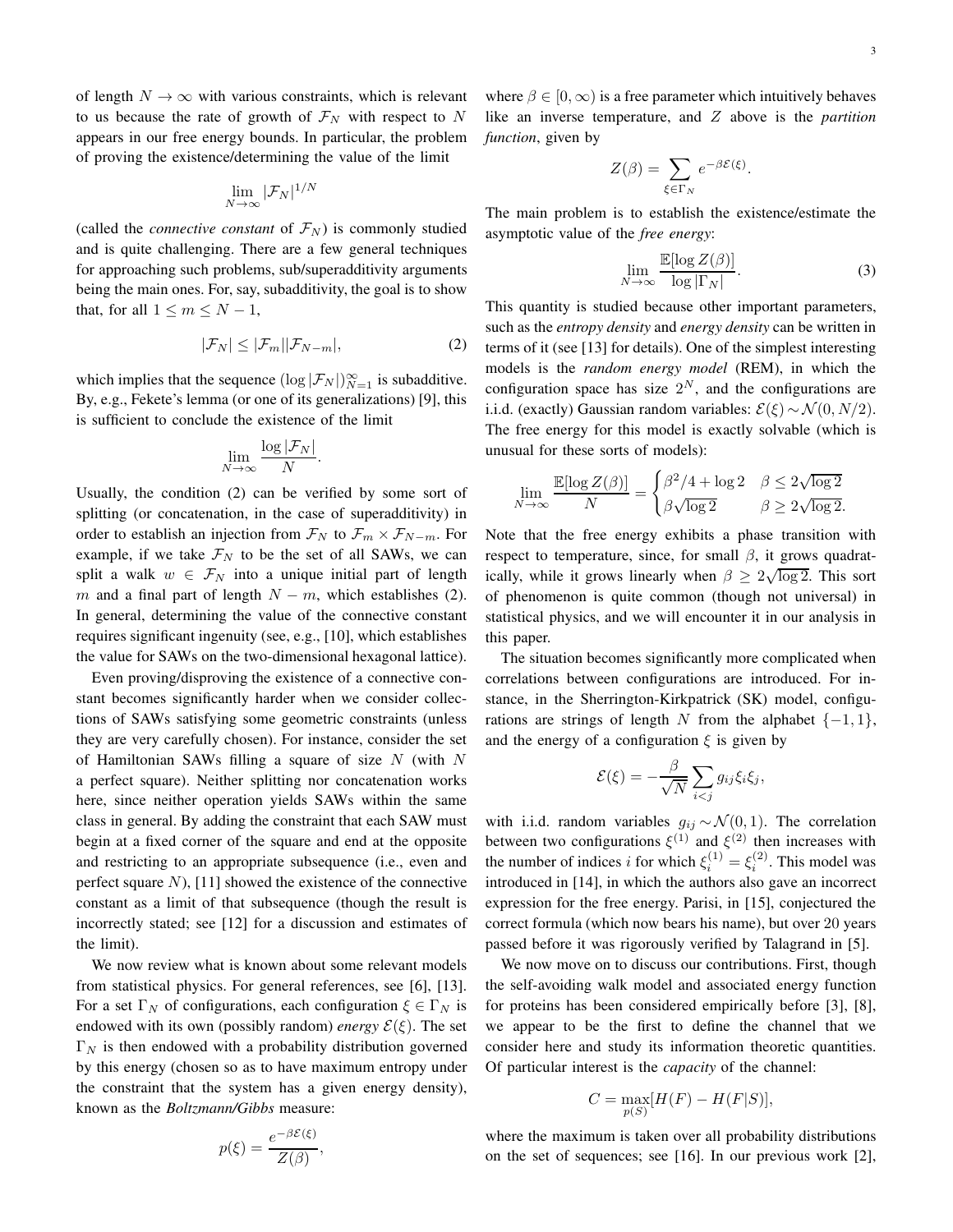we studied this quantity numerically. Specifically, using a specific scoring matrix taken from the biology literature, we computed the conditional probabilities constituting the channel for  $N = 36$  (due to computational limitations, we could not do the same for much larger  $N$ ). We then computed the capacity for various temperatures using the Blahut-Arimoto algorithm [16], resulting in Figure 2. We note two phenomena illustrated by the plot: first, there appears to be a phase transition with respect to temperature in the capacity. Second, the capacity tends to  $0$  as temperature tends to infinity (for fixed  $N$ , this is simple to prove, but significantly more interesting when  $N \to \infty$ ).



Fig. 2: Empirical evidence of a phase transition in channel capacity. Here, the capacity at various temperatures for the channel associated with  $6 \times 6$  lattices is depicted. See [2] for the full figure.

As a long-term goal, we would like to rigorously establish the asymptotic behavior of the capacity of this channel for all temperatures and suitable scoring matrices. Our focus in this work is more modest: we mainly study here the behavior of the conditional entropy for a memoryless source in the hightemperature regime (i.e.,  $\beta \xrightarrow{N \to \infty} 0$ ).

First, we give upper bounds on the free energy (hence the conditional entropy) whose behavior depends on the difference between the expected energies of a Boltzmann-distributed fold and one chosen uniformly at random. We then show how a series representation, involving the higher moments of the partition function, may be derived for the free energy via Taylor's expansion. Next, we present a class of scoring matrices for which the covariance between any two fold energies depends on the number of shared contacts between the two folds. For such matrices, we derive a formula for the variance of the partition function in terms of the number of contacts shared between two random folds, which implies a lower bound on the free energy. As an application of the lower bound, we give a sufficient condition on the temperature under which the mutual information between the channel input and output tends to 0. Finally, we point out that the model may exhibit a diverse range of behaviors depending on parameter settings by exhibiting a class of scoring matrices for which the free energy is exactly analyzable and has capacity  $o(N)$ for any  $\beta$ .

The model presents several mathematical challenges: due to geometric constraints (e.g., Hamiltonicity), the configurations (folds) cannot easily be decomposed into subconfigurations. Thus, techniques which are useful for other models (e.g., [17]) do not appear to be easily adapted to our case. Probabilistically, the correlation structure between fold energies does not appear to be captured by other existing models (e.g., the REM, the *generalized REM* (GREM) [18], or the SK model). Moreover, while many models are defined so that configuration energies are normally distributed, the fold energies are only *asymptotically* normally distributed. Finally, our analysis leads to some classic open questions about enumerating self-avoiding walks, including proving the existence of the connective constant for geometrically constrained walk sets and determining distributional information about the number of shared contacts between two randomly chosen folds.

We remark that, from a biological/physical point of view, many extensions/modifications of the model can be made to more accurately reflect the real physical process of protein folding. Our results are easily extended to three dimensions and to larger alphabets, but it would also be of interest to investigate, even computationally, models in which the walks are not constrained to lie in a lattice (so that contacts have strengths, say, inversely proportional to the square of the distances between the involved nodes). In particular, it would be of interest in such models to determine whether or not some of the qualitative phenomena that we observe in the simpler model are still present.

We further remark that the lattice model is not sufficiently detailed for the prediction of properties of specific polymers; however, it does play a role in elucidating qualitative statistical properties of the protein folding process, as explained in [19]. Moreover, the information theoretic quantities that we study here correspond to important properties of the model, such as the expected ambiguity with which a random sequence encodes folds and the (weighted) number of sequences that are likely to result in a given fold (related to the *designability* of a fold [20]).

# II. MAIN RESULTS

We now fix some useful notation, precisely describe the model, and state our main results.

## *A. Description of the model*

Throughout, we use F to denote a *random* fold generated by choosing a random sequence according to some distribution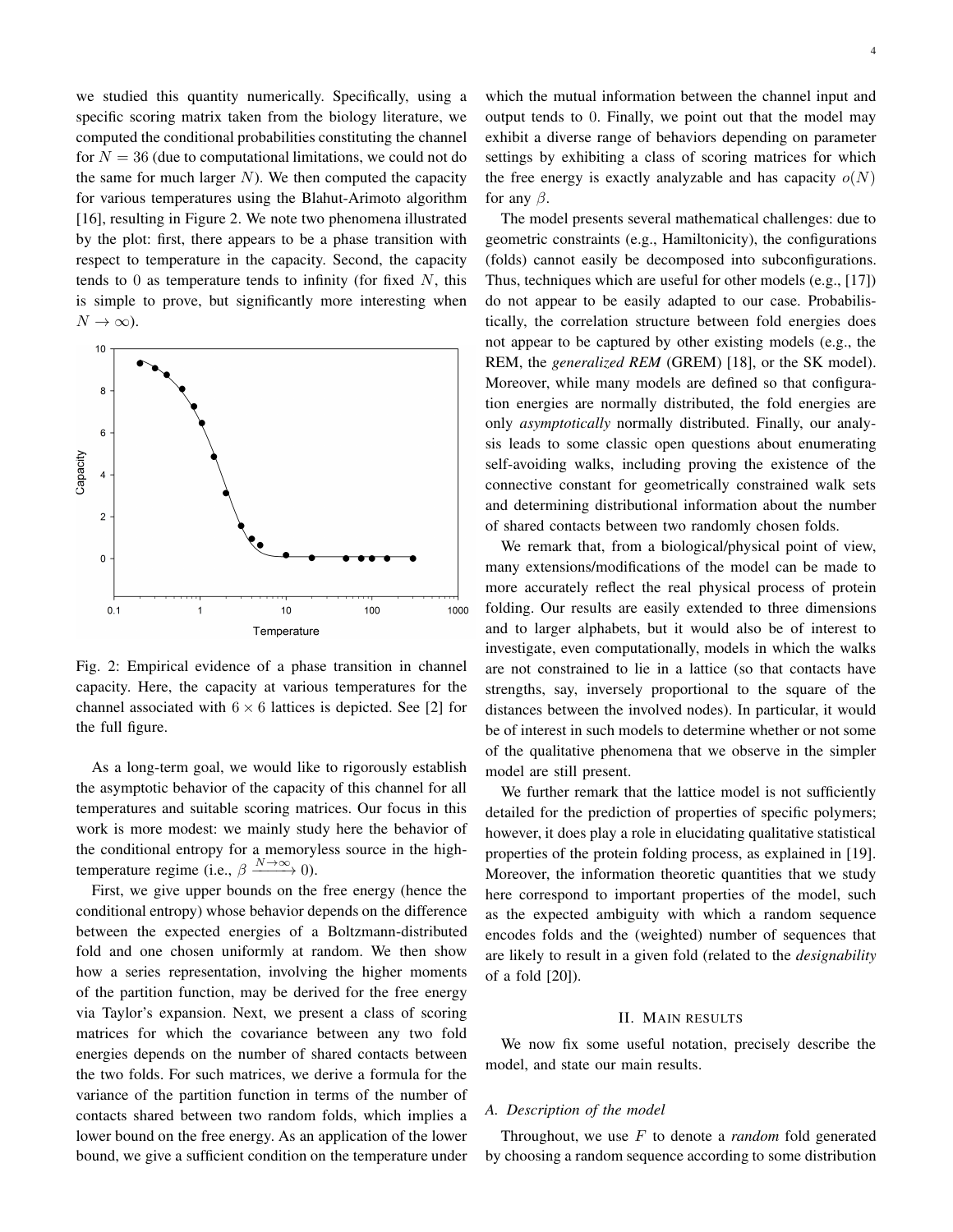and passing it through the channel. We generally use  $f$  to denote an arbitrary fixed fold. For any fold  $f \in \mathcal{F}_N$ , we denote the two-dimensional position of the *j*th node in f by  $\pi_f(j)$ . For any  $j, k \in [N]$ , we say that j and k are *sequence-adjacent* if  $|j - k| = 1$  (here,  $[N] = \{1, 2, ..., N\}$ ). We say that they are *lattice-adjacent* and that they form a *contact* if they are not sequence-adjacent and  $\|\pi_f (j) - \pi_f (k)\|_1 = 1$  (here,  $\|\cdot\|$  $\parallel_1$  denotes the  $\ell_1$  norm on  $\mathbb{Z}^2$ ). This allows us to define the energy  $\mathcal{E}(f, s)$  as in (1). We also define  $\mathcal{E}_{\beta}(F, S)$  to be the energy of the (random) fold generated by the channel at inverse temperature  $\beta$  with the sequence S on its input (see (5)).

We restrict our attention to a particular class of distributions on  $S_N$  that is natural to consider: the symbols are i.i.d. random variables, taking the value H with probability  $p \in (0,1)$  and P with probability  $q = 1 - p$ . That is, we take a binary memoryless source with parameter  $p$ , which we denote by  $\mathcal{B}_N(p)$ . Many of our results (in particular, the upper bounds and fold energy central limit theorem) can be extended to more general mixing sources.

We can also express the  $\mathcal{E}(f, s)$  as a sum of *local energies*: for each  $i \in [N]$ , define  $X_i = X_i(f, s)$  to be

$$
X_i = Q_{HH}c_{HH}(i) + Q_{PP}c_{PP}(i) + Q_{HP}c_{HP}(i),
$$

where  $c_{xy}(i)$ , discussed above, denotes the number of contacts  ${i, j}$  whose sequence elements are x and y or vice-versa (we note that the multiplication by 2 in (1) is because, by summing over all  $X_i$ , we count each contact twice). Then we have

$$
\mathcal{E}(f,s) = \sum_{i=1}^{N} X_i(f,s).
$$

Clearly,

$$
\mathbb{E}[\mathcal{E}(f,S)] = \sum_{i} \mathbb{E}[X_i(f,S)] = N\alpha + O(\sqrt{N})
$$

for some easily computable  $\alpha$  depending on Q (with  $\alpha \neq 0$ under mild conditions on  $Q$  and the sequence distribution), where boundary conditions contribute the  $O(\sqrt{N})$ . In fact, we can give an explicit formula for  $\alpha$ :

$$
\alpha/2 = p^2 Q_{HH} + 2pqQ_{HP} + q^2 Q_{PP}.
$$

In contrast,  $\mathbb{E}[\mathcal{E}_{\beta}(F, S)]$ , the expected energy of a Boltzmann fold, is more difficult to compute. We discuss some of its properties below.

As mentioned earlier, we restrict our attention to the class of Hamiltonian SAWs on a square, starting at the origin and ending at the opposite corner, and we restrict to  $N$  for which  $\mathcal{F}_N$  is nonzero.

## *B. Statement of main results*

We start with an expression for the conditional entropy. We have

$$
H(F|S) = -\sum_{s \in S_N} p(s) \sum_{f \in \mathcal{F}_N} p(f|s) \log p(f|s)
$$
  
= 
$$
\mathbb{E}[\log Z(S, \beta)] + \beta \sum_{s, f} p(f, s) \mathcal{E}(f, s)
$$
  
= 
$$
\mathbb{E}[\log Z(S, \beta)] + \beta \mathbb{E}[\mathcal{E}_{\beta}(F, S)]
$$
 (4)

where  $\mathcal{F}_N$  denotes a set of self-avoiding walks of length  $N$  and we explicitly write the expected Boltzmann energy  $\mathbb{E}[\mathcal{E}_{\beta}(F, S)]$  as

$$
\mathbb{E}[\mathcal{E}_{\beta}(F,S)] = \sum_{s,f} p(f,s)\mathcal{E}(f,s). \tag{5}
$$

The first and third equalities of (4) are elementary, and the second is by substitution of the definition of the channel into the right-hand side.

We can link the expected Boltzmann energy  $\mathbb{E}[\mathcal{E}_{\beta}(F, S)]$  to the partition function as follows:

$$
\mathbb{E}[\mathcal{E}_{\beta}(F, S)] = \sum_{s} p(s) \sum_{f} p(f|s) \mathcal{E}(f, s)
$$

$$
= \sum_{s} p(s) \sum_{f} \frac{e^{-\beta \mathcal{E}(f, s)}}{Z(s, \beta)} \mathcal{E}(f, s)
$$

$$
= -\sum_{s} p(s) \frac{\frac{d}{d\beta} Z(s, \beta)}{Z(s, \beta)}
$$

$$
= -\frac{d}{d\beta} \mathbb{E}[\log Z(S, \beta)] \tag{6}
$$

$$
= -\log|\mathcal{F}_N| \frac{d}{d\beta} \gamma_N(\beta) \tag{7}
$$

Now, dividing by  $N$  on both sides of (4), we have

$$
\frac{H(F|S)}{N} = \frac{\log |\mathcal{F}_N|}{N} \cdot \frac{\mathbb{E}[\log Z(S,\beta)]}{\log |\mathcal{F}_N|} + \beta \frac{\mathbb{E}[\mathcal{E}_\beta(F,S)]}{N}.
$$

It is easy to see that  $\mathbb{E}[\log Z(S_N, \beta)] = O(N)$ , so that the free energy  $\gamma(\beta) < \infty$ . Moreover, defining

$$
\alpha_*(\beta, N) = \alpha_*(\beta) = \frac{\mathbb{E}[\mathcal{E}_{\beta}(F, S)]}{N}
$$

$$
= -\mu_N \frac{d}{d\beta} \gamma_N(\beta)
$$
(8)

we see that  $\alpha_*(\beta) < \infty$  for all  $\beta$ .

We note an important property of  $\mathbb{E}[\mathcal{E}_{\beta}(F, S)]$ : for an arbitrary fold  $f$  (equivalently, a uniformly distributed fold  $f$ , since both have the same expected energy when labeled by a sequence from a memoryless source)

$$
\mathbb{E}[\mathcal{E}_{\beta}(F,S)] \le \mathbb{E}[\mathcal{E}(f,S)].\tag{9}
$$

This follows from an inductive proof, using the fact that the Boltzmann energy distribution is monotone decreasing (i.e., the Boltzmann distribution gives higher probability to lower energy folds). This proof is given in the appendix (see Lemma 6 in Section IV-A ).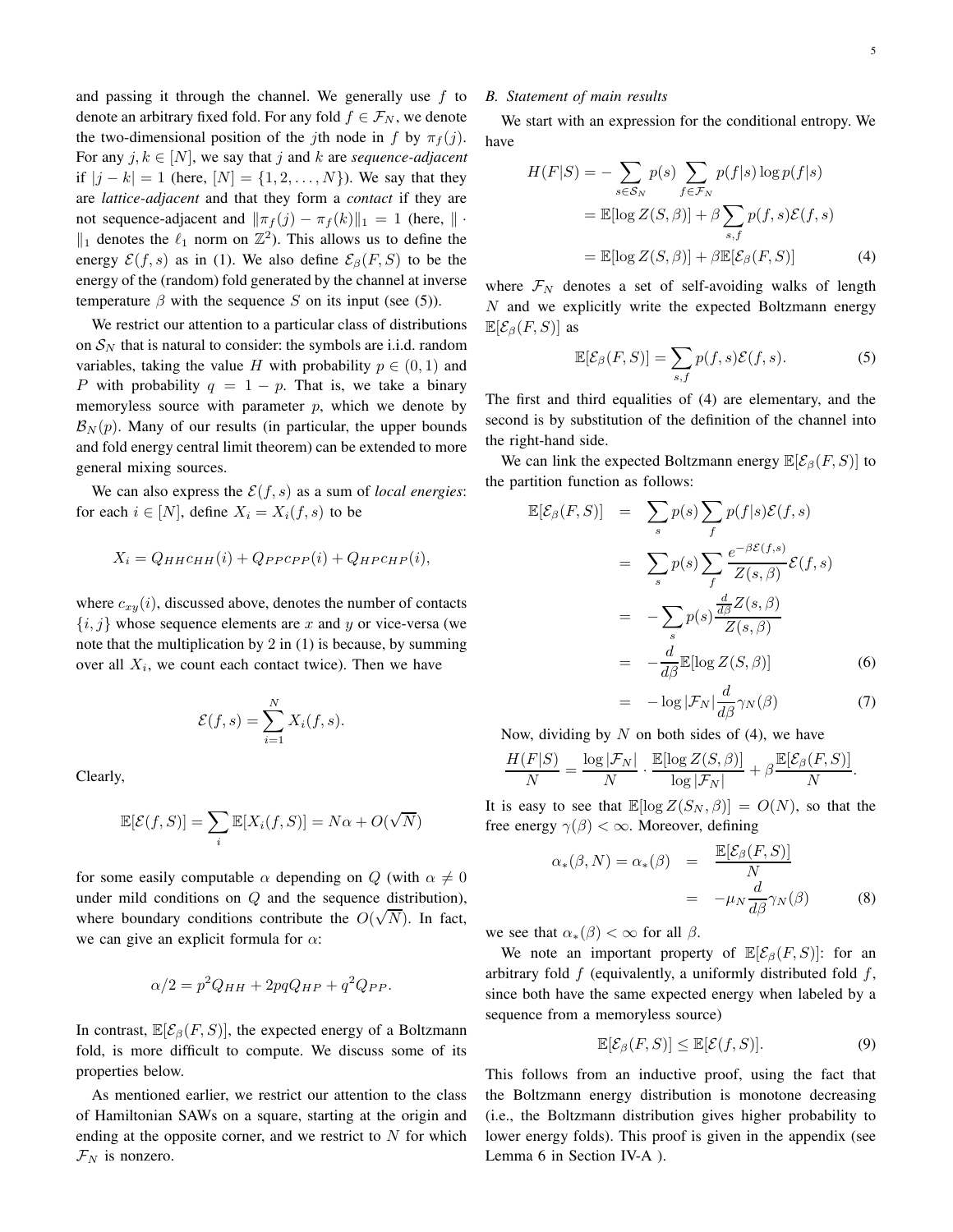We have the following upper bounds on the free energy, and, hence, the conditional entropy.

Theorem 1 (Upper bounds on the conditional entropy for memoryless sources). *For any distribution over*  $S_N$ ,  $\beta > 0$ , *and scoring matrix* Q*,*

$$
\frac{H(F|S)}{N} = \mu \cdot \gamma_N(\beta) + \beta \alpha_*(\beta) + o(1). \tag{10}
$$

*Furthermore, when*  $S \sim B_N(p)$ *, if the scoring matrix Q is such that, uniformly over all*  $f \in \mathcal{F}_N$ *,* 

$$
\mathbf{Var}\,\left[\mathcal{E}(f,S)\right] \sim N\sigma^2,
$$

*with*  $\sigma > 0$  *constant with respect to* N, then we have the *following upper bound: for all*  $\beta > 0$ ,

$$
\gamma_N(\beta) \le 1 - \frac{\beta \alpha}{\mu_N} + \frac{1}{2} \frac{\sigma^2 \beta^2}{\mu_N} + O(\beta N^{-1/2} + N^{-3/2}), \tag{11}
$$

*which implies*

$$
\frac{H(F|S)}{N} \le \mu_N - \beta(\alpha - \alpha_*(\beta)) + \frac{1}{2}\sigma^2\beta^2
$$

$$
-O(\beta N^{-1/2} + N^{-3/2}), \qquad (12)
$$

*with*  $\mu = \lim_{N \to \infty} \mu_N$ *, and for bounded*  $\beta \geq \beta_* = \frac{\sqrt{2\mu}}{\sigma}$  $rac{2\mu}{\sigma}$ , we *have*

$$
\gamma_N(\beta) \le \frac{\beta}{\mu_N} \left( \sqrt{2\sigma^2 \mu_N} - \alpha \right) + O(N^{-1/2}),\tag{13}
$$

*which implies*

$$
\frac{H(F|S)}{N} \le \beta \left(\sqrt{2\sigma^2 \mu_N} - (\alpha - \alpha_*(\beta)) + O(N^{-1/2})\right),\tag{14}
$$

*for large* N*.*

The condition on the scoring matrix is quite general. It is equivalent to requiring that  $Q_{HH}$ ,  $Q_{HP}$ , and  $Q_{PP}$  are not all equal (in this case, a typical contact energy has positive variance).

Remark There is an information-theoretic upper bound on  $H(F|S)$ :

$$
H(F|S) \le H(F) \le \log |\mathcal{F}_N| = N\mu_N
$$

It is of interest to determine the ranges of  $\beta$  under which the given bounds are tighter than this one. This requires a more careful study of the quantity  $\alpha - \alpha_*(\beta)$ .

Our next theorem gives, for each  $p \in (0,1)$ , a natural class of scoring matrices that endows the set of fold energies with a correlation structure similar to that arising in several models associated with combinatorial optimization problems (see [21]). In particular, the covariance between the energies of two folds f and g varies linearly with a measure of *overlap* between them: namely, the number of *shared contacts* between f and g (denoted by  $k_{f,g}$ ). Recall that a contact in a fold takes the form of a pair  $(i, j)$ ,  $1 \le i < j \le N$ , of indices, designating two nodes of the fold that are lattice-adjacent but not sequence-adjacent. Then a pair of indices is a shared contact between  $f$  and  $g$  if it is a contact in both  $f$  and  $g$ . Note that  $(i, j)$  being a shared contact does *not* imply that the *i*th and jth nodes occur at the same places in the integer lattice in  $f$  and  $g$ .

For such matrices, we establish a lower bound on the free energy which holds for sufficiently small  $\beta$ , depending on the behavior of the MGF of the random variable  $K$  (the number of shared contacts between two folds chosen uniformly at random with replacement).

Theorem 2 (Free energy lower bound for high temperature). *Let*  $S ∼ B<sub>N</sub>(p)$  *for fixed*  $p ∈ (0, 1)$ *. Let* K *denote the number of shared contacts between two folds*  $f, g \in \mathcal{F}_N$  *chosen uniformly at random with replacement. There exists a scoring matrix for which, provided that*  $\beta = o((N \log N)^{-1/2})$ , we *have*

$$
\gamma_N(\beta) \ge 1 - \frac{\beta \alpha}{\mu_N} + \frac{1}{2} \frac{\sigma^2 \beta^2}{\mu_N} + o(1),\tag{15}
$$

*which further implies*

$$
\frac{H(F|S)}{N} \ge \mu_N - \beta(\alpha - \alpha_*(\beta)) + \frac{1}{2}\beta^2 \sigma^2 - o(1), \quad (16)
$$

*where, in both of the above expressions, the* o(1) *is explicitly*  $exp$ *expressible in terms of*  $\mathbb{E}_K[e^{3\beta_N^2 \sigma^2 K}] - 1$  *(which is o(1) by our choice of*  $\beta$ *) and*  $\mathbb{E}[|\mathcal{E}(f, S) - \mathbb{E}[\mathcal{E}(f, S)]|].$ 

**Remark** We note that the  $o(1)$  in (16) might be of order at least  $\beta^2$ . Thus, the important content of the theorem is that we have an explicit expression for the final term in terms of the moments of  $K$  and the expected absolute value of the centered energy of a random fold. This implies that precise asymptotics for both of these quantities (of which  $K$  seems to be the more challenging) will yield a more precise version of the bound (16). Moreover, even in its present form, (16) is useful in obtaining a nontrivial result regarding the mutual information  $I(F; S)$  at high temperature, as shown in Corollary 1 below.

Furthermore, while essentially nothing is known about the random variable K, we do know that  $K \le N + O(\sqrt{N})$ , since the right-hand side is the total number of contacts in a fold. Thus, a sufficient condition for the condition

$$
\mathbb{E}_K[e^{3\beta_N^2 \sigma^2 K}] - 1 = o(1)
$$

to hold (for any scoring matrix and value of p) is that  $\beta =$  $o(N^{-1/2})$ . However, since we suspect that  $K = O(1)$  with high probability, it seems likely that this can be relaxed, which would broaden the range of applicability of this bound. Note that the lower bound (16) matches the upper bound (12) up to the  $\beta$  term if  $\alpha - \alpha_*(\beta) = \Theta(1)$  and the  $o(1)$  term is  $o(\beta)$  (though this is outside the current range described in the theorem).

In the following lemma, we show how to precisely estimate the difference  $\alpha - \alpha_*(\beta)$  in the range described in the theorem.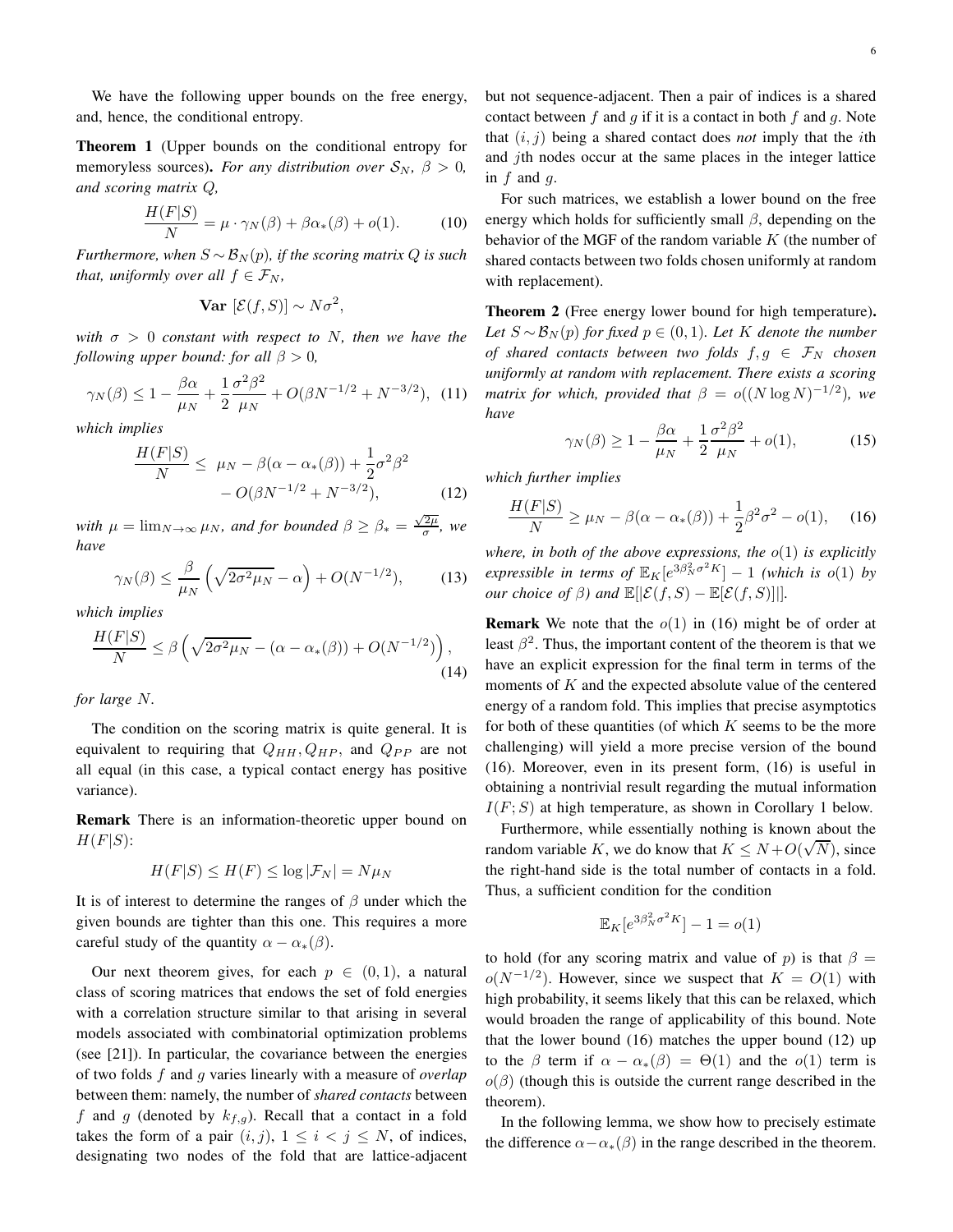**Lemma 1** (Estimate of  $\alpha - \alpha_*$  for a certain parameter range). *Provided that*  $\beta = o(N^{-1/2})$ *, we have* 

$$
\alpha - \alpha_*(\beta) = \beta \sigma^2 + O(N^{1/2}\beta^2) = \beta \sigma^2 + o(\beta).
$$

*Proof:* Given in the appendix, Section IV-B.

Also, note that one cannot expect such a lower bound for general scoring matrices. This is because, for "most" matrices, the covariance of the energies of two contacts (i.e., unordered pairs of distinct sequence indices) which share exactly one node is positive, which implies that the covariance between two node energies is positive. This, in turn, implies that the covariance between *any* two fold energies is linear in N; that is, the dependence between fold energies is quite strong, in contrast with the situation in the REM. The scoring matrices considered in Theorem 2 are chosen so that the covariance between energies of nonidentical contacts is 0, so that the covariance between folds is only linear in the number of shared contacts.

**Remark** For  $\beta \xrightarrow{N \to \infty} 0$  and the class of scoring matrices considered in Theorem 2, we may be able to refine our estimate of the coefficient of  $\beta^2$  in the expansion of the free energy by Taylor expanding the function  $\log Z$  around  $Z = \mathbb{E}[Z]$  and then taking expectations [21]:

$$
\mathbb{E}[\log Z] = \log \mathbb{E}[Z] - \frac{\mathbf{Var}[Z]}{2(\mathbb{E}[Z])^2}
$$
 (17)

$$
+\sum_{m=3}^{\infty} \frac{(-1)^{m+1}}{m} \cdot \frac{\mathbb{E}[(Z-\mathbb{E}[Z])^m]}{(\mathbb{E}[Z])^m}.\tag{18}
$$

This boils the problem down to the estimation of the centered moments of the partition function. For example, according to Lemma 5, used in the proof of Theorem 2 above, and Lemma 4, the first two terms of the expansion (17) are

$$
\log |\mathcal{F}_N| - \beta \alpha N + \frac{1}{2} \beta^2 \sigma^2 N
$$
  
– (1 + O(N<sup>-1/2</sup>)) (E<sub>K</sub>[e<sup>3\beta^2</sup>σ<sup>2</sup>K] – 1)/2 + O(N<sup>-1/2</sup>).

In the case where  $\beta = o(N^{-1/2})$ , the contribution of the variance term in (17) becomes asymptotically equivalent to

$$
-3\beta^2\sigma^2\mathbb{E}[K]/2.
$$

In particular, note that both the expected value and variance terms of (17) contribute to the coefficient of  $\beta^2$ . More generally, the mth moment may be written in terms of the MGFs of the random variables  $K_{m,j}$ , for  $j = 1, \ldots, m$ , defined to be the number of contacts shared among exactly  $j$  folds among  $m$  folds chosen uniformly at random with replacement. The random variable K is a special case:  $K = K_{2,2}$ .

Provided that  $K_{m,j}$  are sufficiently well-behaved, the series (17) above converges, and this gives a series representation for the coefficient of  $\beta^2$ , which may be bounded.

When  $\beta \rightarrow 0$  sufficiently quickly, Lemma 1 gives a precise estimate of  $\alpha - \alpha_*(\beta)$ , and combining this with Theorem 2 yields an interesting result about the mutual information  $I(F; S) = H(F) - H(F|S)$  as the temperature tends to  $\infty$ . In particular, the lower bound of Theorem 2 implies that  $H(F|S) = \log |\mathcal{F}_N| - o(1)$ . Thus,  $I(F;S) = o(1)$ . The following corollary formalizes this.

Corollary 1. *With* p *and the scoring matrix* Q *as in Theorem 2, we have for*  $\beta_N = o(N^{-2/3}(\log N)^{-1/3})$ 

$$
I(F;S) = o(1) \tag{19}
$$

*for large* N*.*

Note that one naturally expects that the mutual information tends to 0 when the temperature tends to infinity quickly enough (because then the Boltzmann distribution converges to uniformity), but this only becomes trivial when  $\beta_N$  =  $O(1/N)$ . The corollary, being a statement about the decay of the mutual information, is a small step in the direction of our stated goal of characterizing the capacity of the channel, in particular determining when it tends to 0.

We next give an example scoring matrix which exhibits a rather different behavior from the ones in Theorem 2.

Theorem 3 (An exactly analyzable scoring matrix with no phase transition). *Let* Q *be the scoring matrix which maps*  $HH \rightarrow -1/2$ ,  $HP/PH \rightarrow -1/4$ ,  $PP \rightarrow 0$ . Then, for *arbitrary sequence distributions, the free energy is given by*

$$
\gamma(\beta) = 1 + \beta \limsup_{N \to \infty} \frac{\mathbb{E}[D_S(H)]}{\log |\mathcal{F}_N|},
$$

*where*  $D_S(H)$  *is the number of i for which*  $S_i = H$ *. In the case of*  $S \sim B_N(p)$ *, this becomes* 

$$
\gamma(\beta) = 1 + \beta p/\mu = 1 - \beta \alpha/\mu
$$

*which still satisfies the general bound (11).*

This theorem gives an example of a natural scoring matrix for which there is no first-order phase transition in the free energy. Moreover, it gives an upper bound on any lower bound for all (or almost all) scoring matrices that we can hope to prove.

# III. PROOFS

## *A. Proof of Theorem 1*

The general expression for the asymptotic conditional entropy was already derived, so we give here the proof of the upper bounds. To do this, we prove analogous bounds for the free energy. In deriving the first bound, we will use Jensen's inequality to bring the expectation within the logarithm in the definition of the free energy. This will result in an expression involving the MGFs  $\phi_N(\cdot)$  of appropriately normalized fold energies, which we will show to be asymptotically equivalent to the MGFs  $\phi(\cdot)$  of Gaussian random variables with the same mean and variance. This is nontrivial, since a central limit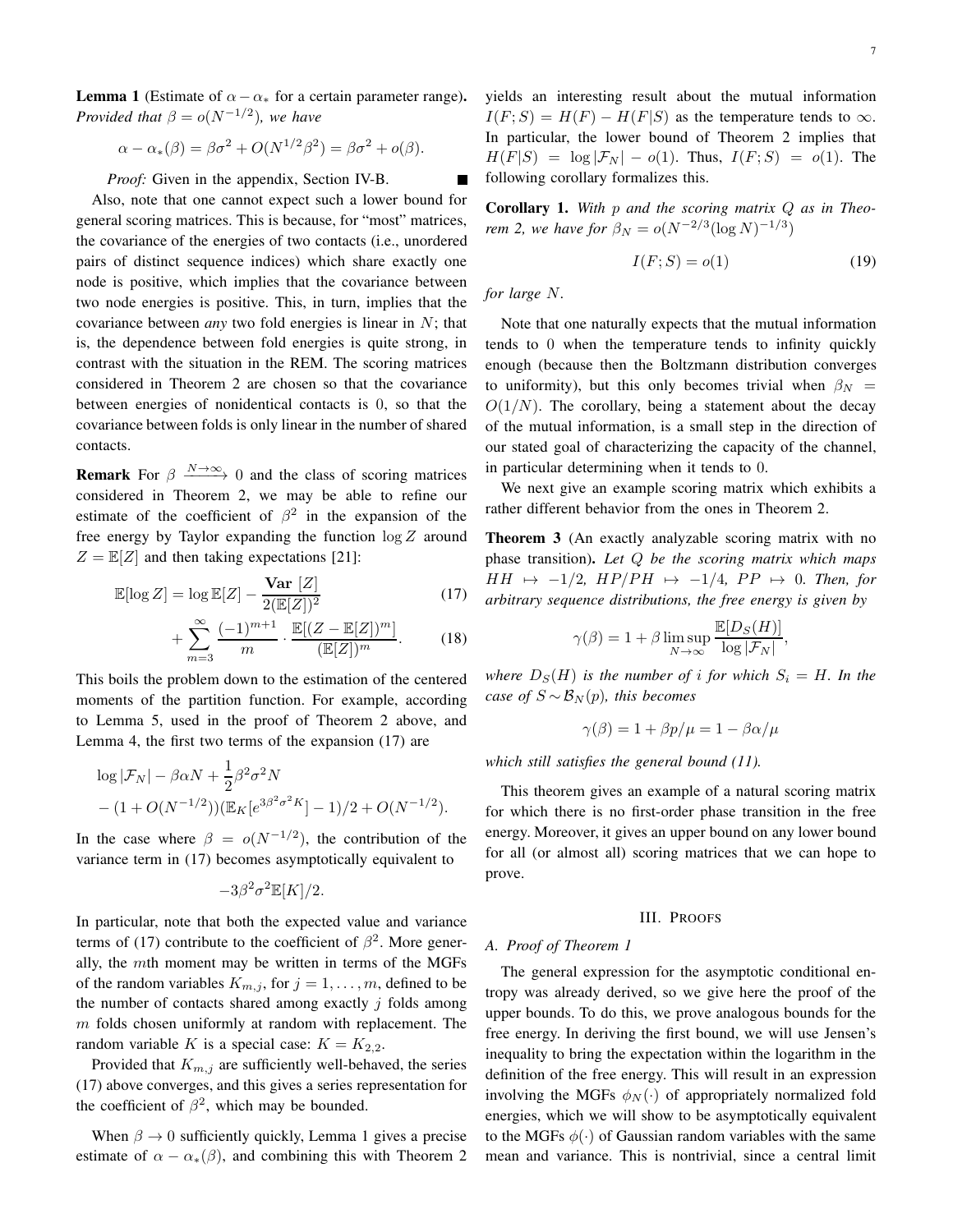theorem only a priori implies that  $\phi_N(t) \xrightarrow{N \to \infty} \phi(t)$  for fixed  $t \in \mathbb{R}$ , whereas we need asymptotics for  $\phi_N(t\sqrt{N})$ .

We start by showing that fold energies are asymptotically normally distributed.

**Lemma 2** (Fold energy CLT). *Let*  $S_N \sim B_N(p)$  *for fixed*  $p \in$  $(0, 1)$ *. Let, for any*  $f \in \mathcal{F}_N$ *,* 

$$
\hat{\mathcal{E}}_N = \frac{\mathcal{E}(f, S_N) - \mathbb{E}[\mathcal{E}(f, S_N)]}{\sqrt{N}}
$$

,

*and denote by*  $F_N(\cdot)$  *the distribution function of*  $\hat{\mathcal{E}}_N$ *. There* exists a polynomial  $V(p)$  defined in (20) below whose coef*ficients are polynomials in the entries of the scoring matrix* Q*, such that, provided* V *is not identically zero, for all but finitely many choices of* p*,* σ <sup>2</sup> > 0 *as in Theorem 1, and*

$$
||F_N - \Phi||_{\infty} = O(N^{-1/2}),
$$

*where the* O(·) *is uniform over all folds. Here,* Φ *denotes the distribution function of the normal distribution with mean* 0 and variance  $\sigma^2$ .

*Proof:* The central limit theorem for fold energies follows by applying a result on m*-dependent random fields* given in [22]. Slightly specifying to our case and using our notation, it can be stated as follows.

**Theorem 4.** Suppose that for some  $M > 0$ ,  $\mathbb{E}[X_i^8] \leq M < \infty$ *for all i and that*  $\{X_i(f|S)\}_{i\in[N]}$  *is m-dependent, for some* m > 0*. Provided*

Var  $[\mathcal{E}(f, S)]$ 

 $\frac{\sum_{j=1}^{N} b_j}{N} > 0,$ 

*we have*

$$
||F_N - \Phi||_{\infty} = O(N^{-1/2})
$$

 $\liminf_{N\to\infty}$ 

*for large* N*.*

We first establish  $m$ -dependence. This follows easily from the fact that the local energy of a node  $i$  in a given fold can only be dependent on the local energies of those nodes  $i$  that are within a lattice-adjacency neighborhood of  $i$  of some fixed, finite radius. This, in turn, follows from the independent choice of the sequence elements. Thus, we have  $m$ -dependence with  $m=2.$ 

It is further required that the variance of  $\mathcal{E}(f, S)$  grows at least linearly with N. We shall establish that  $Var [\mathcal{E}(f, S)] =$  $\Theta(N)$  (for a large class of Q), and, along the way, derive the polynomial  $V(p)$  whose existence is claimed in the lemma statement. We have

$$
\mathbf{Var}\,\left[\mathcal{E}(f,S)\right] = \sum_{i=1}^{N} \mathbf{Var}\,\left[X_i\right] + 2 \sum_{1 \leq i < j \leq N} \operatorname{Cov}[X_i, X_j].
$$

Since  $N - o(N)$  nodes have exactly two contacts, the dominant contribution to the first sum comes from those nodes, all of which have the same variance  $v(p)$ , a polynomial in p with coefficients that are polynomials in the entries of Q.

Note, then, that if nodes  $i$  and  $j$  are not lattice-adjacent, then  $Cov[X_i, X_j] = 0$ . Thus, any node i is involved in at most 3 nonzero covariance terms. In fact,  $N - o(N)$  nodes are involved in exactly 2 such terms. All such nodes  $i$  and j have covariance equal to some fixed  $r(p)$ , a polynomial in  $p$  with coefficients that are polynomials in the variables  $Q_{HH}, Q_{HP}, Q_{PP}.$ 

By conditioning on the symbols assigned to nodes  $i$  and  $j$ and their other two lattice neighbors, both  $v(p)$  and  $r(p)$  can be computed exactly. Thus, we have

$$
\mathbf{Var} [\mathcal{E}(f, S)] = N \cdot (v(p) + 2r(p)) + o(N).
$$

We call

$$
V(p) = v(p) + 2r(p) \tag{20}
$$

the *variance polynomial* of Q to which we refer in the lemma. Provided it is not identically 0, it has finitely many roots, at which the variance of each fold energy is  $o(N)$ . Excluding these roots, the variance is  $\Theta(N)$ , as claimed, and we set  $\sigma^2 = V(p).$ 

Finally, it is required that, for all i,  $\mathbb{E}[X_i^8] < \infty$ . Since  $X_i$  is bounded between two constants with probability 1, all moments exist, and the proof is complete.

Next, we need a lemma bounding the probability of large deviations for  $\mathcal{E}(f, S)$ .

**Lemma 3** (Large deviations of  $\mathcal{E}(f, S)$ ). *There exists a constant*  $C > 0$  *such that, for any*  $t > 0$  *and*  $f \in \mathcal{F}_N$ *,* 

$$
\Pr[|\mathcal{E}(f, S) - \mathbb{E}[\mathcal{E}(f, S)]| \ge tN] \le 2 \exp\left(-\frac{t^2 N}{C}\right).
$$

*Proof:* The proof uses the fact that each node energy is dependent on at most a constant number of others to bound the martingale differences.

To be precise, we define the filtration  $(\mathbb{F}_i)_{i=0}^N$  by

$$
\mathbb{F}_i = \sigma(X_1(f|S), \ldots, X_i(f|S)),
$$

and then we define  $(Y_i)_{i=0}^N$  to be the Doob martingale [9] of  $\mathcal{E}(f, S)$  with respect to  $(\mathbb{F}_i)$ , that is,  $Y_i = \mathbb{E}[\mathcal{E}(f, S)|\mathbb{F}_i]$ . To apply Hoeffding's inequality, we need to show that the martingale differences are bounded:

$$
|Y_i - Y_{i-1}| = |\mathbb{E}[X_1(f|S) + \dots + X_N(f|S)|\mathbb{F}_i] - \mathbb{E}[X_1(f|S) + \dots + X_N(f|S)|\mathbb{F}_{i-1}].
$$

Now, we partition the terms comprising the expectation defining  $Y_i$  into those which are dependent on  $X_i(f|S)$  and those which are not: we define  $A = \{j|X_i(f|S) \perp X_i(f|S)\}\)$ , where  $\perp$  denotes independence. Then we note that, for any  $j \in A$ ,

$$
\mathbb{E}[X_j(f|S)|\mathbb{F}_i] = \mathbb{E}[X_j(f|S)|\mathbb{F}_{i-1}].
$$

Thus, those terms whose indices are in A cancel in the expression for  $|Y_i - Y_{i-1}|$ , leaving

$$
|Y_i - Y_{i-1}| = |\sum_{j \notin A} (\mathbb{E}[X_j(f|S)|\mathbb{F}_i] - \mathbb{E}[X_j(f|S)|\mathbb{F}_{i-1}])|.
$$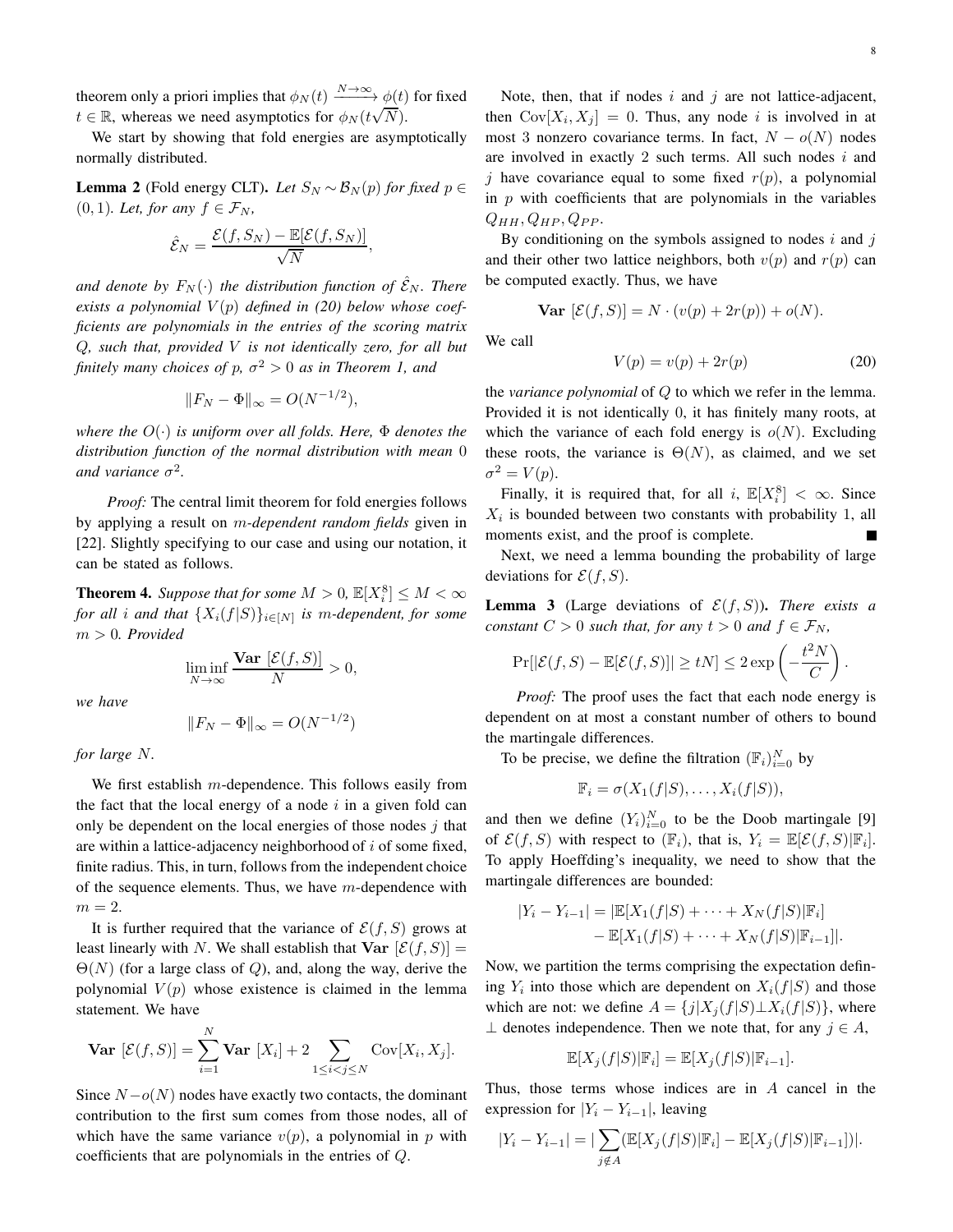All local energies are bounded above by some fixed constant, and, by the *m*-dependence property of the local energies,  $|A|$ is also bounded above by a fixed constant. Thus, there is some fixed L such that, for all  $f \in \mathcal{F}_N$  and  $i \in [N], |Y_i - Y_{i-1}| \leq L$ . Applying Hoeffding's inequality with this bound then yields the claimed result.

Lemmas 2 and 3 are then sufficient to derive an estimate of the MGF of a normalized fold energy.

**Lemma 4** (Asymptotics of the MGF of  $\hat{\mathcal{E}}_N$ ). Let  $\phi_N : \mathbb{R} \to \mathbb{R}$ *denote the MGF of a generic normalized fold energy:*

$$
\phi_N(t) = \mathbb{E}[e^{t \frac{\mathcal{E}(f,S) - \mathbb{E}[\mathcal{E}(f,S)]}{\sqrt{N}}}].
$$

*We have, for arbitrary fixed*  $t \in \mathbb{R}$ *,* 

$$
\phi_N(t\sqrt{N}) = e^{N \log \phi(t)} (1 + O(N^{-1/2}))
$$
  
= 
$$
e^{\frac{1}{2}\sigma^2 t^2 N} (1 + O(N^{-1/2})).
$$

*Here,*  $\phi(t)$  *denotes the MGF of the normal distribution with mean* 0 *and variance*  $\sigma^2$ .

*Proof:* The strategy is to show that the tails of the integral defining  $\phi_N(t\sqrt{N})$  are negligible, leaving a central region that can be handled via Lemma 2.

We first handle the degenerate case of  $t = 0$ . In this case,  $\phi_N(t\sqrt{N}) = \phi_N(0) = \mathbb{E}[e^0] = 1$  and the claim holds.

We now move on to the case where  $t > 0$ . Let  $F<sub>N</sub>(x)$  be the distribution function of  $\hat{\mathcal{E}}_N$  (recall that this is the centered and normalized energy). Then  $\phi_N(t\sqrt{N})$  is given by

$$
\phi_N(t\sqrt{N}) = \int_{-\infty}^{\infty} e^{t\sqrt{N}x} dF_N(x).
$$

Taking the tail at  $\theta\sqrt{N}$  of this integral, for some  $\theta$  which we will choose later, yields  $\int_{\theta\sqrt{N}}^{\infty} e^{t\sqrt{N}x} dF_N(x)$ . Defining  $g(x) = e^{t\sqrt{N}x}$  for brevity, we evaluate the above integral by parts: for any  $b > \theta \sqrt{N}$ ,

$$
\int_{\theta\sqrt{N}}^{b} e^{t\sqrt{N}x} dF_N(x) =
$$
\n
$$
e^{t\sqrt{N}b} F_N(b) - e^{t\theta N} F_N(\theta\sqrt{N}) - \int_{\theta\sqrt{N}}^{b} F_N(x) d g(x)
$$
\n
$$
= e^{t\sqrt{N}b} (1 - F_N(b)) + e^{t\theta N} (1 - F_N(\theta\sqrt{N}))
$$
\n
$$
+ \int_{\theta\sqrt{N}}^{b} (1 - F_N(x)) t\sqrt{N} e^{t\sqrt{N}x} dx,
$$

where the equality is by adding and subtracting 1 inside the integral. Upper bounding using Lemma 3 gives

$$
2e^{t\sqrt{N}b-\frac{b^2}{C}} + 2e^{t\theta N - \frac{\theta^2 N}{C}} + \int_{\theta\sqrt{N}}^b (1 - F_N(x))t\sqrt{N}e^{t\sqrt{N}x} dx.
$$

Taking  $b \to \infty$ , the first term tends to 0, and the upper limit on the integral becomes  $\infty$ . As for the second term, we observe that

$$
e^{t\theta N - \theta^2 N/C} = e^{-N(\theta^2/C - t\theta)}
$$

.

Thus, if we choose  $\theta$  to satisfy

$$
\theta^2/C - t\theta > 0 \iff \theta > Ct,
$$

the second term is  $o(1)$  as  $N \to \infty$ .

It remains to bound the contribution of the integral. We again apply Lemma 3, which gives

$$
\int_{\theta\sqrt{N}}^{\infty} (1 - F_N(x)) t \sqrt{N} e^{t\sqrt{N}x} dx
$$
  

$$
\leq 2t\sqrt{N} \int_{\theta\sqrt{N}}^{\infty} e^{-x^2/C + t\sqrt{N}x} dx.
$$

Now, we write the exponent inside the integral as

$$
-x^2/C + t\sqrt{N}x = -x^2(1/C - t\sqrt{N}/x).
$$

Since  $x \ge \theta \sqrt{N}$ , the expression inside the parentheses is at least some positive constant L, since  $\theta > Ct$ . It is not hard to see that the integral is then  $\Theta(e^{-\theta^2 N})$ , so that the entire expression is  $o(1)$  as  $N \to \infty$ .

The other tail of the MGF integral is easily handled:

$$
\mathbb{E}[e^{t\sqrt{N}\hat{\mathcal{E}}(f,S)}\mathbb{I}[\hat{\mathcal{E}}(f,S) \le -\theta\sqrt{N}]]
$$
  
\n
$$
\le e^{-t\theta N} \Pr[\hat{\mathcal{E}}(f,S) \le -\theta\sqrt{N}]
$$
  
\n
$$
\le e^{-t\theta N} = o(1).
$$

In the case where  $t < 0$ , we switch the tails in the above bounds.

This leaves the central region (for any  $t$ ):

$$
\int_{-\theta\sqrt{N}}^{\theta\sqrt{N}} e^{t\sqrt{N}x} dF_N(x) =
$$
\n
$$
= (1 + O(N^{-1/2})) \int_{-\theta\sqrt{N}}^{\theta\sqrt{N}} e^{t\sqrt{N}x} d\Phi(x)
$$
\n
$$
= (1 + O(N^{-1/2})) \int_{-\infty}^{\infty} e^{t\sqrt{N}x} d\Phi(x)
$$
\n
$$
= (1 + O(N^{-1/2})) e^{\frac{1}{2}t^2 \sigma^2 N}.
$$
\n(21)

Here, the first equality is by Lemma 2 (a more detailed explanation will follow), and the asymptotic equivalence follows from the fact that the tails of the Gaussian distribution are negligible.

To be more precise in getting (21), we first observe that we can ignore the lower half of the integral. In the case where  $t > 0$ , we have

$$
\int_{-\theta\sqrt{N}}^{0} e^{t\sqrt{N}x} dF(x) \le \int_{-\infty}^{0} e^{t\sqrt{N}x} dF(x)
$$
  

$$
\le e^{t\sqrt{N}0} \int_{-\infty}^{0} dF(x) \le 1 = \Theta(1),
$$

which is negligible. Now, applying integration by parts to the remaining integral, we have

$$
\begin{split} & \int_0^{\theta\sqrt{N}} e^{t\sqrt{N}x} \; \mathrm{d} F_N(x) \\ & = e^{tN\theta} F_N(\theta\sqrt{N}) - e^0 F_N(0) - \int_0^{\theta\sqrt{N}} F_N(x) \; \mathrm{d} e^{t\sqrt{N}x}. \end{split}
$$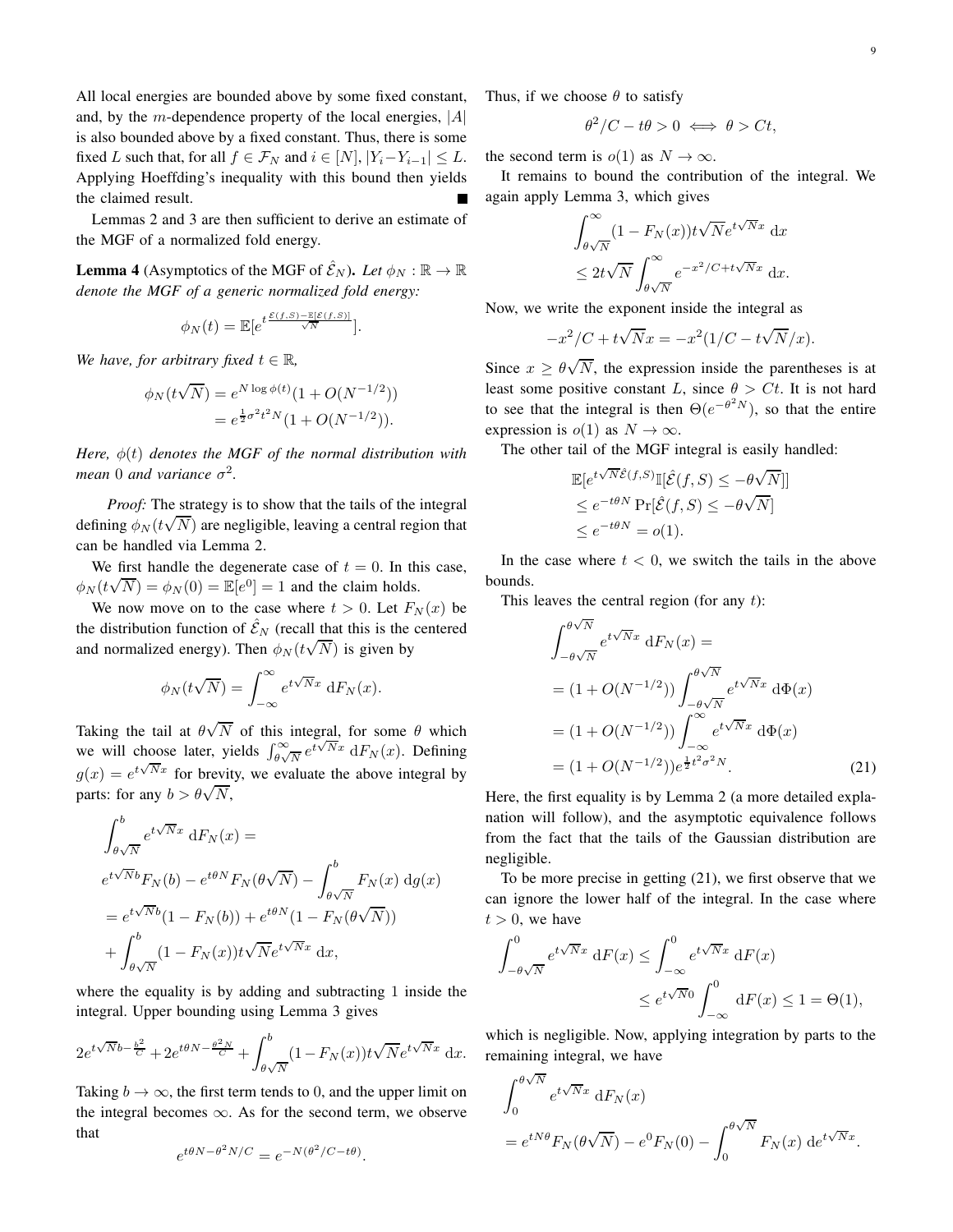According to Lemma 2,

$$
F_N(x) = \Phi(x) + O(N^{-1/2}),
$$

where  $\Phi(x)$  is the cumulative distribution function of the normal distribution with mean 0 and variance  $\sigma^2$ , and the  $O(\cdot)$  is uniform with respect to x. Since, in the range under consideration,  $x \geq 0$ ,  $\Phi(x) \in [1/2, 1)$ , so that this implies  $F_N(x) = \Phi(x)(1 + O(N^{-1/2}))$ . Substituting this into the expression for the integral, we get

$$
(1+O(N^{-1/2})) [e^{tN\theta} \Phi(\theta\sqrt{N})-e^0\Phi(0)-\int_0^{\theta\sqrt{N}} \Phi(x) \, \mathop{}\!\mathrm{d} e^{t\sqrt{N}x}],
$$

and applying the integration by parts formula again yields

$$
(1 + O(N^{-1/2})) \int_0^{\theta \sqrt{N}} e^{t\sqrt{N}x} d\Phi(x)
$$
  
=  $(1 + O(N^{-1/2})) \int_{-\infty}^{\infty} e^{t\sqrt{N}x} d\Phi(x) + O(1)$   
=  $(1 + O(N^{-1/2})) \int_{-\infty}^{\infty} e^{t\sqrt{N}x} d\Phi(x).$ 

where the integral is precisely the moment generating function of  $\mathcal{N}(0, \sigma^2)$ , evaluated at  $t\sqrt{N}$ . The added term  $O(1)$  comes from completing the lower tail. The case where  $t \leq 0$  is handled similarly. Finally, taking a logarithm, dividing by  $N$ , and taking  $N \to \infty$  gives the desired expression.

Using the expression developed in Lemma 4, we can finally begin the derivation of the claimed free energy bounds. For the first upper bound,

$$
\mathbb{E}[\log Z(S,\beta)] \le \log \mathbb{E}[Z(S,\beta)]
$$
\n
$$
= \log \sum_{f \in \mathcal{F}_N} e^{-\beta \mathbb{E}[\mathcal{E}(f,S)]} \mathbb{E}\left[e^{-\beta\sqrt{N}\frac{\mathcal{E}(f,S) - \mathbb{E}[\mathcal{E}(f,S)]}{\sqrt{N}}}\right]
$$
\n
$$
= \log \sum_{f \in \mathcal{F}_N} e^{-\beta \mathbb{E}[\mathcal{E}(f,S)]} \mathbb{E}\left[e^{-\beta\sqrt{N}\hat{\mathcal{E}}_N}\right]
$$
\n
$$
= \log \sum_{f \in \mathcal{F}_N} e^{-\beta\alpha N(1 + O(N^{-1/2}))} \cdot e^{\frac{1}{2}\sigma^2\beta^2 N} (1 + O(N^{-1/2}))
$$
\n
$$
= \log |\mathcal{F}_N| - \beta\alpha N(1 + O(N^{-1/2})) + \frac{1}{2}\sigma^2\beta^2 N + O(N^{-1/2})
$$

where we used Jensen's inequality to bring the expectation into the logarithm, and we used the fact that all of the relative errors are uniform over the set of folds. We thus have

$$
\gamma(\beta) \le 1 - \beta \alpha / \mu + \frac{1}{2} \sigma^2 \beta^2 / \mu,
$$

and the claimed inequality (12) follows.

For the second upper bound, the strategy is to find an upper bound on the derivative with respect to  $\beta$  of the function  $\phi(\beta) = \mathbb{E}[\log Z(S, \beta)].$ 

We have

$$
-\beta \min_{f \in \mathcal{F}_N} \mathcal{E}(f, S) \le \log \left( \sum_{f \in \mathcal{F}_N} e^{-\beta \mathcal{E}(f, S)} \right)
$$
  
\n
$$
\implies \mathbb{E}[- \min_{f \in \mathcal{F}_N} \mathcal{E}(f, S)]
$$
  
\n
$$
\le \beta^{-1} \log |\mathcal{F}_N| - \alpha N (1 + O(N^{-1/2}))
$$
  
\n
$$
+\frac{1}{2}\sigma^2 \beta N + O(\beta^{-1} N^{-1/2}),
$$

where the first inequality is elementary, and the second is due to the first upper bound. We find that setting  $\beta = \beta_* = \frac{\sqrt{2\mu_N}}{\sigma}$ minimizes the upper bound, yielding

$$
\mathbb{E}[-\min_{f \in \mathcal{F}_N} \mathcal{E}(f, S)] \le \sqrt{2\sigma^2 \mu_N} N - \alpha N + O(\sqrt{N}). \quad (22)
$$

Furthermore, for arbitrary  $\beta$ ,

$$
\phi'(\beta) = \mathbb{E}\left[-\frac{\sum_{f \in \mathcal{F}_N} \mathcal{E}(f, S)e^{-\beta \mathcal{E}(f, S)}}{\sum_{f \in \mathcal{F}_N} e^{-\beta \mathcal{E}(f, S)}}\right]
$$
  

$$
\leq \mathbb{E}\left[\left(-\min_{f \in \mathcal{F}_N} \mathcal{E}(f, S)\right) \frac{Z(S, \beta)}{Z(S, \beta)}\right]
$$
  

$$
= \mathbb{E}[-\min_{f \in \mathcal{F}_N} \mathcal{E}(f, S)].
$$

Now, for  $\beta > \beta_*$ ,

$$
\phi(\beta) \leq \phi(\beta_*) + \phi'(\beta_*)(\beta - \beta_*)
$$

since  $\phi(\beta)$  is known to be convex (a consequence of Hölder's inequality). Applying the upper bound (22) for  $\phi'(\beta_*)$  and for  $\phi(\beta_*)$  yields the second upper bound in the theorem:

 $\phi(\beta) = \mathbb{E}[\log Z(S, \beta)] \leq \beta N(\sqrt{2\sigma^2 \mu_N} - \alpha + O(N^{-1/2}))$ as desired.

# *B. Proof of Theorem 2*

),

The key idea here is to choose the scoring matrix  $Q$  so as to minimize the covariance between the energies of any two contacts that share only one node. For such a matrix, we then derive an explicit asymptotic formula for the variance of the partition function in terms of the square of its expected value and the MGF of the number of shared contacts between two randomly chosen folds. This MGF arises from the fact that the covariance between the energies of two folds varies linearly with the number of shared contacts.

The formula for the variance then implies, by Chebyshev's inequality, an upper bound on the probability that the partition function is much smaller than its expected value. Computing  $\mathbb{E}[\log Z]$  by conditioning on this event then yields the desired result.

For the lower bound, it turns out to be beneficial to express fold energies in terms of the local energies of its *contacts*, instead of its nodes as we did in the upper bound. For a contact c (i.e., an unordered pair of distinct sequence elements) labeled by a sequence s, denote its energy by  $Y_c(s)$ . To aid intuition, we remark that a typical node energy (say, of node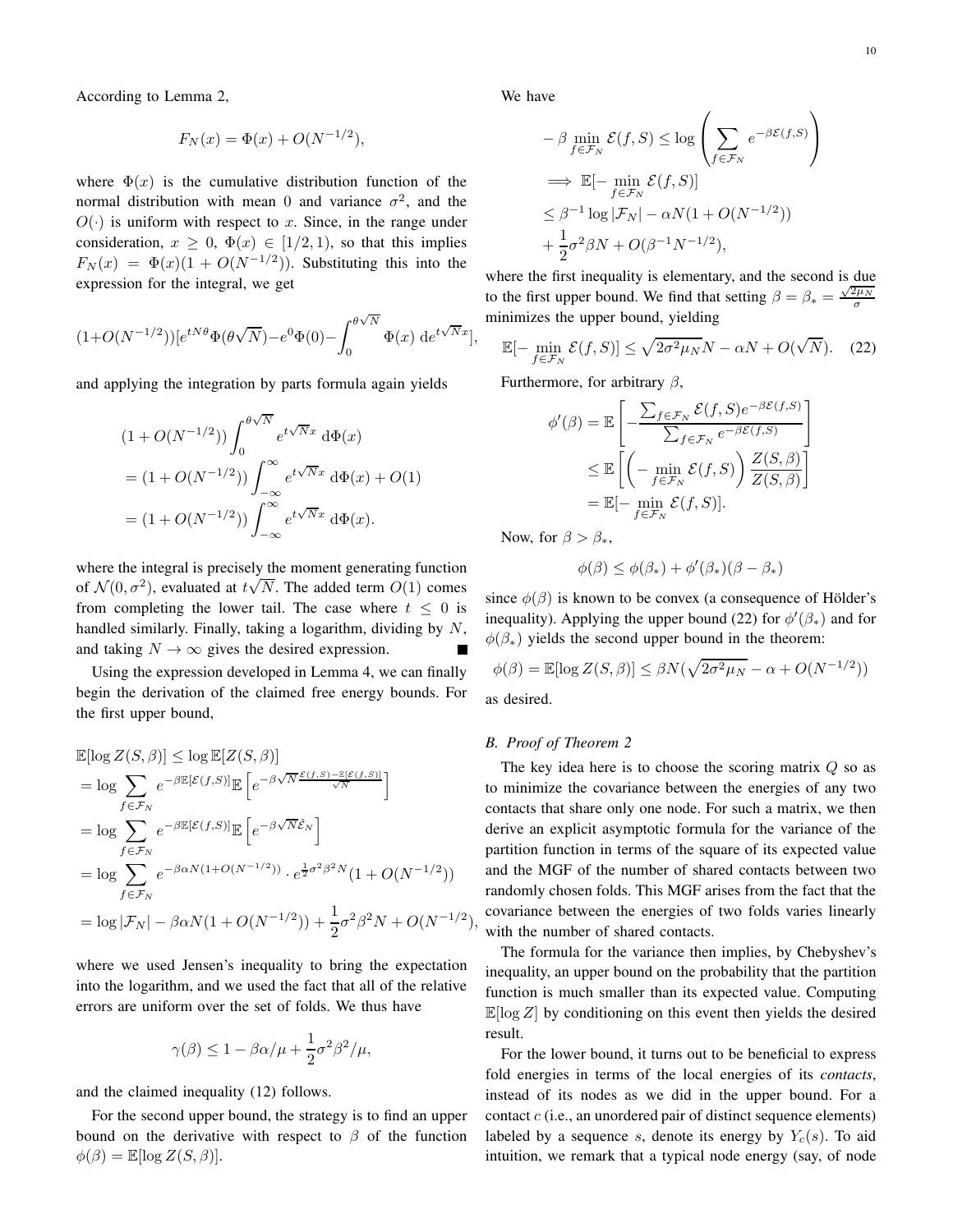$i)$  is expressible in terms of two contact energies: if node  $i$ makes contact with nodes  $j$  and  $j'$ , then

$$
X_i = Y_{\{i,j\}} + Y_{\{i,j'\}}.
$$

Then the energy of a fold  $f$  is given by

$$
\mathcal{E}(f, S) = 2 \sum_{\text{ contacts } c \text{ in } f} Y_c(S),
$$

where the 2 is again from the fact that local energies are counted twice, as in (1).

For two contacts  $c_1, c_2$  with  $|c_1 \cap c_2| = 1$ , we compute the covariance of the energies with respect to  $S \sim B_N(p)$ , with p as in the theorem:

$$
Cov[Y_{c_1}(S), Y_{c_2}(S)]
$$
  
=  $p(Q_{HH}^2p^2 + 2Q_{HH}Q_{HP}p(1-p) + Q_{HP}^2(1-p)^2)$   
+  $(1-p)(Q_{PP}^2(1-p)^2 + 2Q_{HP}Q_{PP}p(1-p) + Q_{HP}^2p^2)$   
-  $(p^2Q_{HH} + 2p(1-p)Q_{HP} + (1-p)^2Q_{PP})^2$ .

Defining  $x = Q_{HH}$ ,  $y = Q_{HP}$ , and  $z = Q_{PP}$ , this polynomial becomes

$$
Cov[Y_{c_1}(S), Y_{c_2}(S)] = f(x, y, z)
$$
  
=  $p(x^2p^2 + 2xyp(1-p) + y^2(1-p)^2)$   
+  $(1-p)(z^2(1-p)^2 + 2yzp(1-p) + y^2p^2)$   
-  $(p^2x + 2p(1-p)y + (1-p)^2z)^2$ 

and we seek a nontrivial zero. We set  $y = 0$  and  $z = 1$ , which reduces it to

$$
f(x, 0, 1)
$$
  
=  $(p^3 - p^4)x^2 - 2p^2(1 - p)^2x + ((1 - p)^3 - (1 - p)^4) = 0.$ 

It is then easily checked that whenever  $p \neq 0, 1$ , there exists  $x \in \mathbb{R}$  for which  $f(x, 0, 1) = 0$ . Moreover, to check that this x is such that  $\alpha$  and  $\sigma$  (as in Theorem 1) are both nonzero, we note that the former is 0 only when  $x = -1$ . We view  $f(-1, 0, 1)$  as a polynomial in p, and it is easy to see that this is only 0 when  $p = 0$  or 1. Moreover,  $\sigma$  cannot be 0, since a node energy may take on two different values with positive probability.

In what follows, we assume that  $p$  and  $Q$  have been chosen so that

$$
Cov[Y_{c_1}(S), Y_{c_2}(S)] = 0
$$
\n(23)

and  $\alpha, \sigma \neq 0$ . For any two folds  $f, g \in \mathcal{F}_N$ , we define  $k_{f,g}$ to be the number of contacts which are in both  $f$  and  $g$ . We now relate  $Var[Z(S, \beta)]$  to  $\mathbb{E}[Z(S, \beta)]^2$  with the following lemma.

Lemma 5. *Under the conditions of Theorem 2, we have*

Var 
$$
[Z(S, \beta)]
$$
  
=  $\mathbb{E}_S[Z(S, \beta)]^2 (\mathbb{E}_K[e^{3\beta^2 \sigma^2 K}] - 1)(1 + O(N^{-1/2}))$ 

*for large* N*.*

*Proof:* We calculate the second moment of  $Z(S, \beta)$ . Define  $\mathcal{E}(f, S) = \mathcal{E}(f, S) - \mathbb{E}[\mathcal{E}(f, S)]$ . Then

$$
\mathbb{E}[Z(S,\beta)^{2}] = \sum_{f,g \in \mathcal{F}_{N}} \mathbb{E}_{S}[\exp(-\beta(\tilde{\mathcal{E}}(f,S) + \tilde{\mathcal{E}}(g,S)))] \cdot e^{2\beta \mathbb{E}[\mathcal{E}(f,S)]}
$$
  
= 
$$
\sum_{k=0}^{N} \sum_{f,g: k_{f,g}=k} \mathbb{E}_{S}[\exp(-\beta(\tilde{\mathcal{E}}(f,S) + \tilde{\mathcal{E}}(g,S)))]e^{2\beta \mathbb{E}[\mathcal{E}(f,S)]},
$$
(24)

simply by partitioning the set of pairs of folds into those with exactly k shared contacts, for  $k = 0, \ldots, N$ . Next, we show that the MGFs in the expression above can be approximated by MGFs of analogous normal random variables.

We claim that, for each  $f, g$  above,

$$
\mathbb{E}_{S}[\exp(-\beta(\tilde{\mathcal{E}}(f, S) + \tilde{\mathcal{E}}(g, S)))]
$$
  
= (1 + O(N<sup>-1/2</sup>)) $\mathbb{E}[\exp(-\beta(\tilde{\mathcal{E}}_{\mathcal{N}}(f) + \tilde{\mathcal{E}}_{\mathcal{N}}(g)))], (25)$ 

where  $\tilde{\mathcal{E}}_{\mathcal{N}}(f)$  and  $\tilde{\mathcal{E}}_{\mathcal{N}}(g)$  are jointly normally distributed random variables with mean 0, variance  $\sigma^2 N$ , and covariance  $\sigma^2 k_{f,g}$ . To do this, we first calculate the covariance of  $\tilde{\mathcal{E}}(f, S)$ and  $\mathcal{E}(g, S)$  (equivalently,  $\mathcal{E}(f, S)$  and  $\mathcal{E}(g, S)$ ). Let  $\mathfrak{C}(f)$ denote the set of contacts in the fold  $f$ . Then

$$
\begin{aligned} &\text{Cov}[\mathcal{E}(f, S), \mathcal{E}(g, S)] \\ &= 4 \sum_{c \in \mathfrak{C}(f) \cap \mathfrak{C}(g)} \text{Var}[Y_c(S)] \\ &+ 4 \sum_{c \in \mathfrak{C}(f) \neq c' \in \mathfrak{C}(g)} \text{Cov}[Y_c(S), Y_{c'}(S)] \end{aligned}
$$

The second sum is 0, by our choice of scoring matrix, and each term of the first sum is  $\sigma^2/4$ , by direct calculation. Thus, we have shown that

$$
Cov[\mathcal{E}(f, S), \mathcal{E}(g, S)] = k_{f, g} \sigma^2.
$$

Now, we follow the steps of the proof of Lemma 4. In particular, it is enough to establish a central limit theorem and a large deviations bound for the sum of the two fold energies. Both are immediate, as the two fold energies may be written as sums of node energies, and these node energies are  $m$ dependent for some large enough constant m. Moreover, the variance of the sum is easily seen to be positive, since the covariance of the two energies is non-negative. Thus, we may conclude (25) from the proof of Lemma 4.

Continuing the derivation of  $\mathbb{E}[Z(S,\beta)^2]$ , we note that

$$
\tilde{\mathcal{E}}_{\mathcal{N}}(f) + \tilde{\mathcal{E}}_{\mathcal{N}}(g) \stackrel{D}{=} (U(k) + W_1(k)) + (U(k) + W_2(k))
$$
  
= 2U(k) + W\_1(k) + W\_2(k),

where  $U(k)$ ,  $W_1(k)$ , and  $W_2(k)$  are all independent, with  $U(k) \sim \mathcal{N}(0, \sigma^2 k)$  and  $W_1(k), W_2(k) \sim \mathcal{N}(0, \sigma^2(N-k))$ . By this representation and the independence of  $U(k)$ ,  $W_1(k)$ , and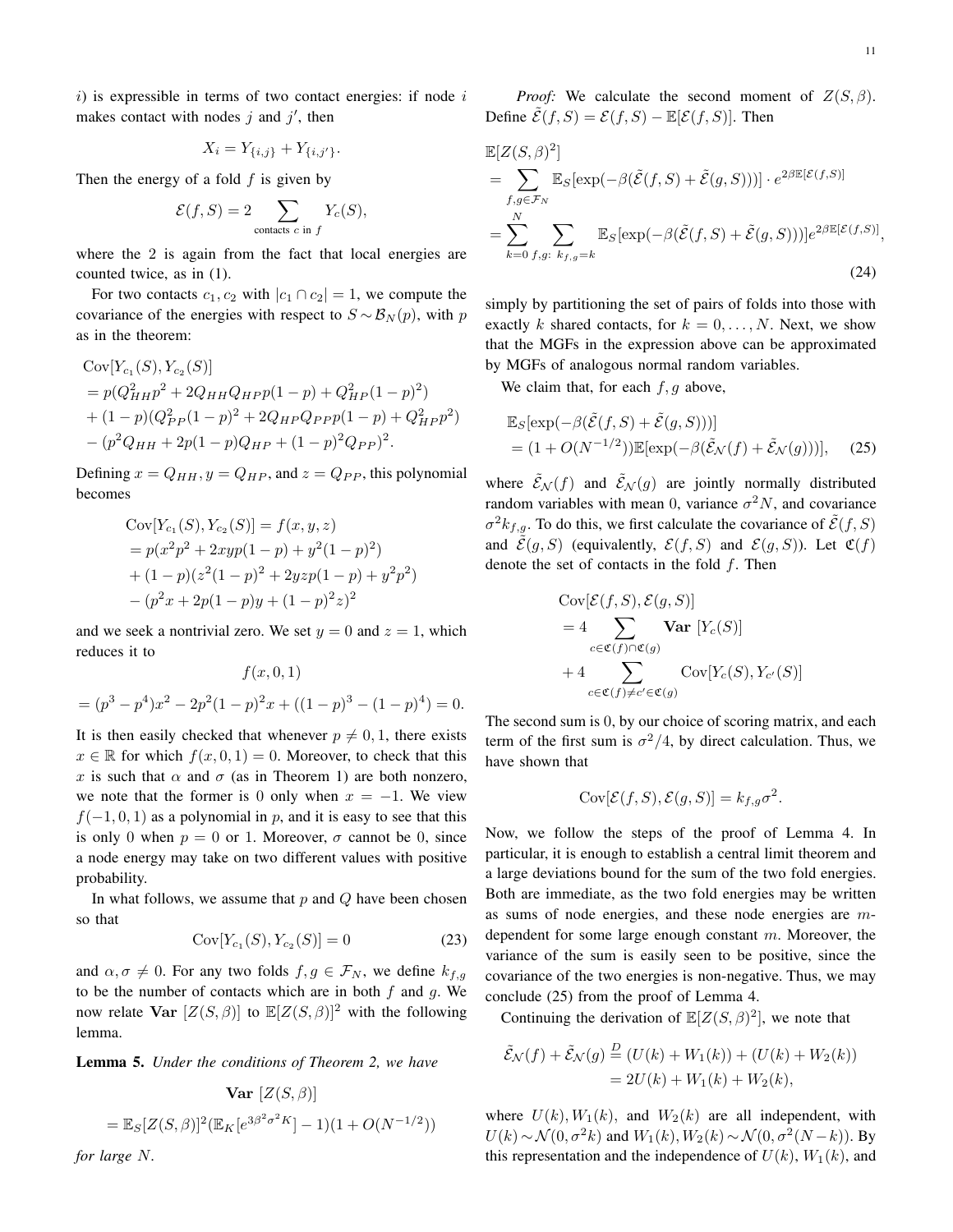$W_2(k)$ , we then have that (24) is equal to

$$
(1 + O(N^{-1/2}))e^{2\beta \mathbb{E}[\mathcal{E}(f,S)]}
$$

$$
\sum_{k=0}^{N} \sum_{f,g: k_{f,g}=k} \mathbb{E}[e^{-2\beta U(k)}] \mathbb{E}[e^{-\beta W_1(k)}]^2.
$$

To bring  $\tilde{\mathcal{E}}_{\mathcal{N}}(f)$  back into the formula, we add and subtract an independent copy  $\tilde{U}(k) \stackrel{D}{=} U(k)$  in the exponent of the second factor of the sum:

$$
\mathbb{E}[e^{-\beta W_1(k)}] = \mathbb{E}[e^{-\beta(W_1(k) + \tilde{U}(k))}]\mathbb{E}[e^{\beta U(k)}]
$$
 (26)

$$
= \mathbb{E}[e^{-\beta \tilde{\mathcal{E}}_{\mathcal{N}}(f)}] \mathbb{E}[e^{\beta U(k)}], \tag{27}
$$

where the first equality is by independence and equality of distribution between  $U(k)$  and  $\tilde{U}(k)$ , and the second is by the fact that  $W_1(k) + \tilde{U}(k) \stackrel{D}{=} \tilde{\mathcal{E}}_{\mathcal{N}}(f)$ . We then pull the first factor of (27) out of the sums (since it is the same for all  $f$ ), and this leaves

$$
(1 + O(N^{-1/2})) \mathbb{E}[e^{-\beta(\tilde{\mathcal{E}}_{\mathcal{N}}(f) + \mathbb{E}[\mathcal{E}(f,S)])}]^{2}
$$

$$
\sum_{k} \sum_{f,g: k_{f,g} = k} \mathbb{E}[e^{-2\beta U(k)}] \mathbb{E}[e^{\beta U(k)}]^{2}.
$$

Now, the terms of the inner sum are independent of  $f$  and  $g$ , so that the outer sum becomes

$$
|\mathcal{F}_N|^2 \sum_k \frac{\#\{f, g \in \mathcal{F}_N : k_{f,g} = k\}}{|\mathcal{F}_N|^2} \mathbb{E}[e^{-2\beta U(k)}] \mathbb{E}[e^{\beta U(k)}]^2
$$
  
=  $|\mathcal{F}_N|^2 \mathbb{E}_K[\mathbb{E}[e^{-2\beta U(K)}] \mathbb{E}[e^{\beta U(K)}]^2].$ 

Since  $U(k)$  is normally distributed, we can compute its MGF, and this reduces the formula above to

$$
|\mathcal{F}_N|^2 \mathbb{E}_K[e^{3\beta^2 \sigma^2 K}].
$$

Now, looking at the factors of the entire expression outside of the expectation with respect to  $K$ ,

$$
\begin{aligned} |\mathcal{F}_N|^2 \mathbb{E} [e^{-\beta(\tilde{\mathcal{E}}_N(f) + \mathbb{E}[\mathcal{E}(f,S)])}]^2 \\ &= (1 + O(N^{-1/2})) |\mathcal{F}_N|^2 \mathbb{E} [e^{-\beta(\tilde{\mathcal{E}}(f,S) + \mathbb{E}[\mathcal{E}(f,S)])}]^2 \\ &= (1 + O(N^{-1/2})) |\mathcal{F}_N|^2 \mathbb{E} [e^{-\beta \mathcal{E}(f,S)}]^2 \\ &= (1 + O(N^{-1/2})) \mathbb{E} [Z(S,\beta)]^2. \end{aligned}
$$

Here, the first equality is by the proof of Lemma 4, the second is by definition of  $\tilde{\mathcal{E}}(f, S)$ , and the third is by linearity of expectation and the definition of the partition function. This completes the proof.

Given Lemma 5, we now prove the claimed lower bound of Theorem 2. We define the event

$$
A=A_\epsilon=[Z\geq \epsilon\mathbb{E}[Z]]
$$

for arbitrary  $\epsilon > 0$ . Then Chebyshev's inequality gives

$$
1-\Pr[A] \le \Pr[|Z - \mathbb{E}[Z]| \ge (1-\epsilon)\mathbb{E}[Z]] \le \frac{\text{Var}[Z]}{(1-\epsilon)^2 \mathbb{E}[Z]^2}.
$$

By Lemma 5, this becomes

$$
1 - \Pr[A] \le \frac{\mathbb{E}_K[e^{3\beta^2 \sigma^2 K}] - 1}{(1 - \epsilon)^2}
$$

.

In other words,

$$
\Pr[A] \ge 1 - \frac{\mathbb{E}_K[e^{3\beta^2 \sigma^2 K}] - 1]}{(1 - \epsilon)^2},
$$

and we denote this lower bound by  $p_A$ . We can choose  $\epsilon \xrightarrow{N \to \infty} 1^-$  sufficiently slowly so that  $p_A = 1 - o(1)$ , for example setting

$$
\epsilon = 1 - \frac{1}{\sqrt{\log N}},
$$

which satisfies the desired property provided that  $\beta =$  $o(N^{-1/2}/\sqrt{\log N})$ , since  $K \le N + O(N^{1/2})$ ). Then

$$
p_A = 1 - O(\log N \cdot \beta^2 \sigma^2 \mathbb{E}[K]) = 1 - o(1). \tag{28}
$$

Now, we lower bound  $\mathbb{E}[\log Z]$  by conditioning on whether or not the event A occurs:

$$
\mathbb{E}[\log Z] = \mathbb{E}[\log Z|A] \Pr[A] + \mathbb{E}[\log ZI[\neg A]]
$$
  
\n
$$
\geq (\log \mathbb{E}[Z] + \log \epsilon) \Pr[A] + \mathbb{E}[\log ZI[\neg A]]. \quad (29)
$$

First term of (29): We can explicitly compute  $\log \mathbb{E}[Z]$  as

$$
\log(|\mathcal{F}_N| \mathbb{E}[e^{-\beta \mathcal{E}(f,S)}])
$$
  
=  $\log |\mathcal{F}_N| + \log e^{-\beta \alpha N + \frac{1}{2}\beta^2 \sigma^2 N} + O(N^{-1/2})$   
=  $\log |\mathcal{F}_N| - \beta \alpha N + \frac{1}{2}\beta^2 \sigma^2 N + O(N^{-1/2}),$ 

where we applied Lemma 4 to estimate the MGF. Thus, the first term is lower bounded by

$$
(\log |\mathcal{F}_N| - \beta \alpha N + \frac{1}{2} \beta^2 \sigma^2 N - O((\log N)^{-1/2}))p_A,
$$

where the  $(\log N)^{-1/2}$  term is contributed by  $\log \epsilon$ .

**Second term of (29):** Since  $I[\neg A] \geq 0$ , we choose an arbitrary  $f \in \mathcal{F}_N$ , and then

$$
\log Z \ge \log e^{-\beta \mathcal{E}(f,S)} = -\beta \mathcal{E}(f,S).
$$

Then

$$
\mathbb{E}[\log ZI[\neg A]]
$$
\n
$$
\geq \mathbb{E}[-\beta \mathcal{E}(f, S)I[\neg A]]
$$
\n
$$
= -\beta \mathbb{E}[\tilde{\mathcal{E}}(f, S)I[\neg A]] - \beta \mathbb{E}[\mathcal{E}(f, S)] \Pr[\neg A]
$$
\n
$$
\geq -\beta \mathbb{E}[\tilde{\mathcal{E}}(f, S)|I[\neg A]] - \beta \mathbb{E}[\mathcal{E}(f, S)] \Pr[\neg A]
$$
\n
$$
\geq -\beta \mathbb{E}[\tilde{\mathcal{E}}(f, S)] - \beta \mathbb{E}[\mathcal{E}(f, S)] \Pr[\neg A].
$$
\n(30)

Because  $\tilde{\mathcal{E}}(f, S) \stackrel{D}{\longrightarrow} \mathcal{N}(0, \Theta(N))$ , we have

$$
\mathbb{E}[|\tilde{\mathcal{E}}(f,S)|] = \Theta(\sqrt{N}),
$$

where the constant hidden in the  $\Theta$  may be explicitly computed. The second term of (30) is  $\Theta(N) \Pr[\neg A]$ , which is upper bounded by

$$
\Theta(N)(1-p_A),
$$

which, since the MGF of  $K$  satisfies

$$
\mathbb{E}_K[e^{-3\beta_N^2 \sigma^2 K}] - 1 = o(1)
$$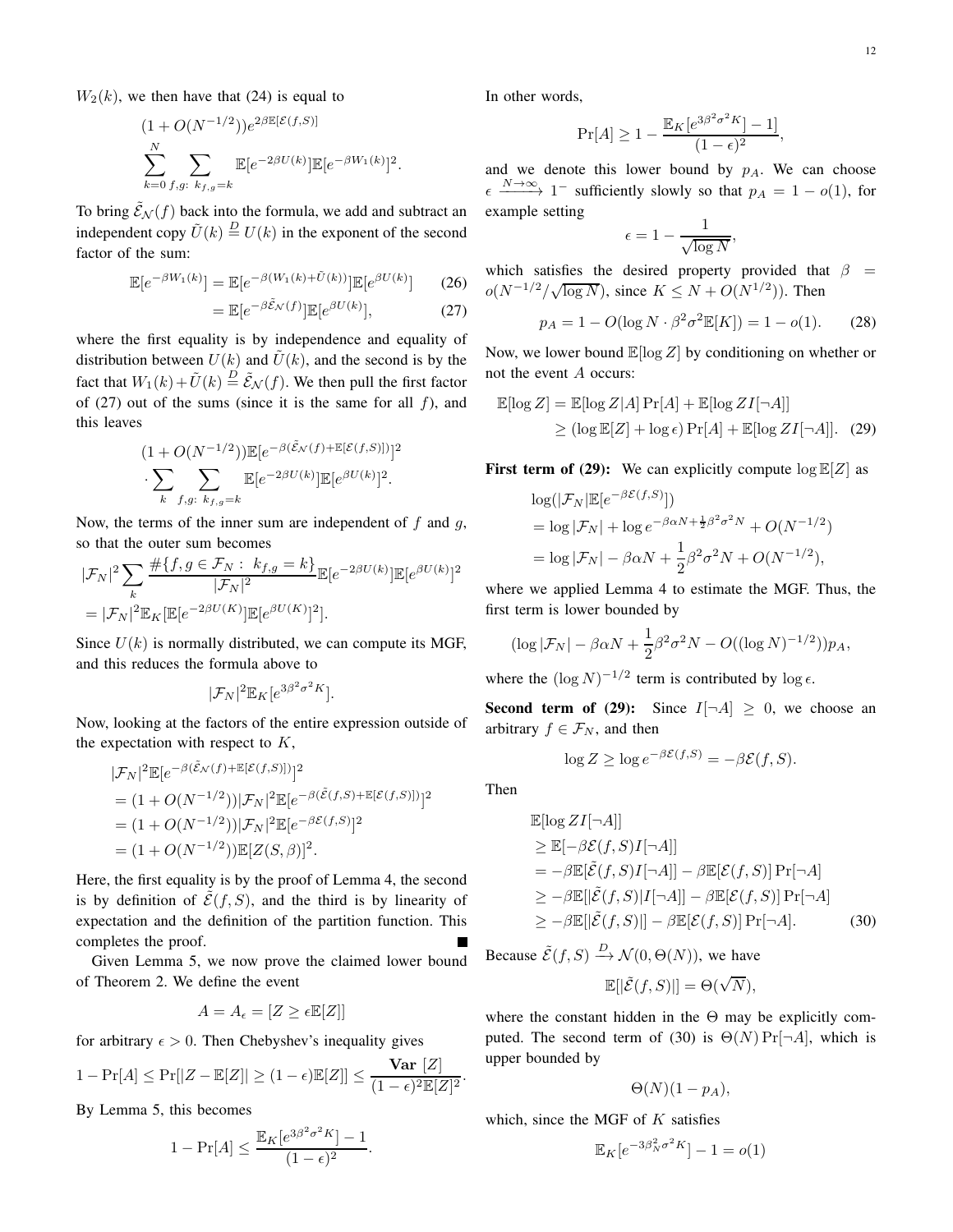by our choice of  $\beta$ , is  $o(N)$  and may be written more explicitly in terms of the moments of K.

Putting everything together: We thus have a lower bound on the free energy given by

$$
\frac{\mathbb{E}[\log Z]}{N} \ge p_A(\mu_N - \beta\alpha + \frac{1}{2}\beta^2\sigma^2 + \log \epsilon) + o(1),
$$

where the  $o(1)$  and  $p_A$  may be written more explicitly in terms of  $\mathbb{E}[|\mathcal{E}(f, S)|]$  and the moments of K, and an explicit asymptotic expansion for  $\log \epsilon$  can be computed. This completes the proof.

# *C. Proof of Corollary 1*

The claim follows from the representation (4) and the lower bound on  $\mathbb{E}[\log Z]$  given in Theorem 2. This gives a lower bound of

$$
H(F|S) \tag{31}
$$

$$
\geq (1 - o(1))(\log |\mathcal{F}_N| - \beta N(\alpha - \alpha_*(\beta)) + \frac{1}{2}\beta^2 \sigma^2 N + o(1))
$$
\n(32)

$$
-\beta\Theta(N)(1-p_A). \tag{33}
$$

Since  $\beta N(\alpha - \alpha_*(\beta)) = \beta^2 \sigma^2 N(1 + o(\beta)) = o(1)$  by Lemma 1, and  $\beta^2 N = o(N^{-4/3+1}) = o(N^{-1/3})$ , the first term of the lower bound is

$$
\log|\mathcal{F}_N|-o(1).
$$

Meanwhile, to estimate the second term, since  $\beta = o(N^{-2/3})$ and  $K \leq N + O(\sqrt{N})$ , we have, from (28),

$$
1 - p_A = O(\log N \beta^2 \sigma^2 \mathbb{E}[K]) = O(\log N \beta^2 \sigma^2 N).
$$

Thus, that the second term of (33) is upper bounded in absolute value by

$$
\beta^3 \Theta(N^2 \log N).
$$

Since  $\beta = o(N^{-2/3} (\log N)^{-1/3})$ , this is  $o(1)$ , and (19) is verified.

## *D. Proof of Theorem 3*

Consider the scoring matrix such that  $HH \rightarrow -1/2$ ,  $HP/PH \rightarrow -1/4$ ,  $PP \rightarrow 0$ , as assumed in Theorem 3. Then we show that for any sequence s and fold  $f$  of length  $N$ ,

$$
\mathcal{E}(f,s) = -D_s(H) + O(\sqrt{N}),\tag{34}
$$

where  $D_s(H)$  denotes the number of Hs in the string s. To do this, we consider the *contact graph* of an arbitrary fold f (we denote it by  $G(f)$ , which we define as follows: the vertices are all of the nodes of the walk, except for the endpoints (this is for simplicity). There is an edge between two vertices if and only if they form a contact. We observe a few structural characteristics of this graph: it has  $N - O(\sqrt{N})$  nodes with degree exactly 2, since, for any node  $x$  in  $f$  which is neither an

endpoint nor on the boundary (which has size  $O(\sqrt{N})$ ), x has exactly two sequence neighbors, leaving exactly two contact neighbors. Moreover,  $G(f)$  of  $G(f)$  are string graphs (i.e., they are connected graphs with exactly two vertices of degree 1, with the rest having degree 2), and  $s$  induces a labeling on them. Because at most  $O(\sqrt{N})$  nodes have degree 1, there are at most  $O(\sqrt{N})$  connected components.

We consider the contribution to  $\mathcal{E}(f, s)$  of the labeling X of an arbitrary component of  $f$ . We claim that

$$
\mathcal{E}(X,s) = -D_X(H) + O(1),
$$

after which summing over all components will give (34). To compute the energy of  $X$ , we divide it into chunks of  $Hs$ : a *boundary* chunk is of the form  $H^k$  (if  $X = H^k$ ),  $H^k P$ , or  $PH<sup>k</sup>$ , and there are only at most two of them. In all such cases, the sum of contributions of contacts between  $Hs$ (recall that all contacts are counted twice) is  $-(k-1)$ , and the contact between H and P contributes  $O(1)$ , so that the total contribution of a boundary chunk is  $-k + O(1)$ .

For a *non-boundary* chunk, which is of the form  $PH<sup>k</sup>P$ , the contribution of contacts between Hs is again  $-k+1$ , while the  $PH/HP$  contacts contribute a total of  $-1$ , resulting in a score of  $-k$ . Summing over all chunks gives the claimed energy, and this establishes (34).

Now, with (34) in hand, we can compute  $\mathbb{E}[\log Z(S, \beta)]$  for a random S:

$$
\mathbb{E}[\log Z(S, \beta)] = \mathbb{E}\left[\log\left(\sum_{f \in \mathcal{F}_N} \exp(-\beta \mathcal{E}(f, S))\right)\right]
$$
  
= 
$$
\mathbb{E}[\log\left(|\mathcal{F}_N| \exp(\beta D_S(H) + O(\sqrt{N}))\right)]
$$
  
= 
$$
\mathbb{E}[\log |\mathcal{F}_N| + \beta D_S(H) + O(\sqrt{N})]
$$
  
= 
$$
\log |\mathcal{F}_N| + \beta \mathbb{E}[D_S(H)] + O(\sqrt{N}).
$$

Dividing by  $\log |\mathcal{F}_N|$  and taking  $N \to \infty$  gives the claimed free energy. Note that, in the special case where  $S \sim B_N(p)$ , this becomes

$$
\gamma(\beta) = 1 - \beta \alpha / \mu,
$$

which completes the proof.

We remark that a similar calculation can be done for any scalar multiple of the chosen scoring matrix or for the matrix with the roles of  $P$  and  $H$  swapped.

## IV. APPENDIX

## *A. Upper bound on the expected Boltzmann energy*

Lemma 6 (Upper bound on the expected Boltzmann energy). *We have*

$$
\mathbb{E}[\mathcal{E}_{\beta}(F,S)] \leq \mathbb{E}[\mathcal{E}(f,S)],
$$

*for* F *a fold output by the channel on input* S *with the given* β, and for f a fold chosen uniformly at random from  $F_N$ .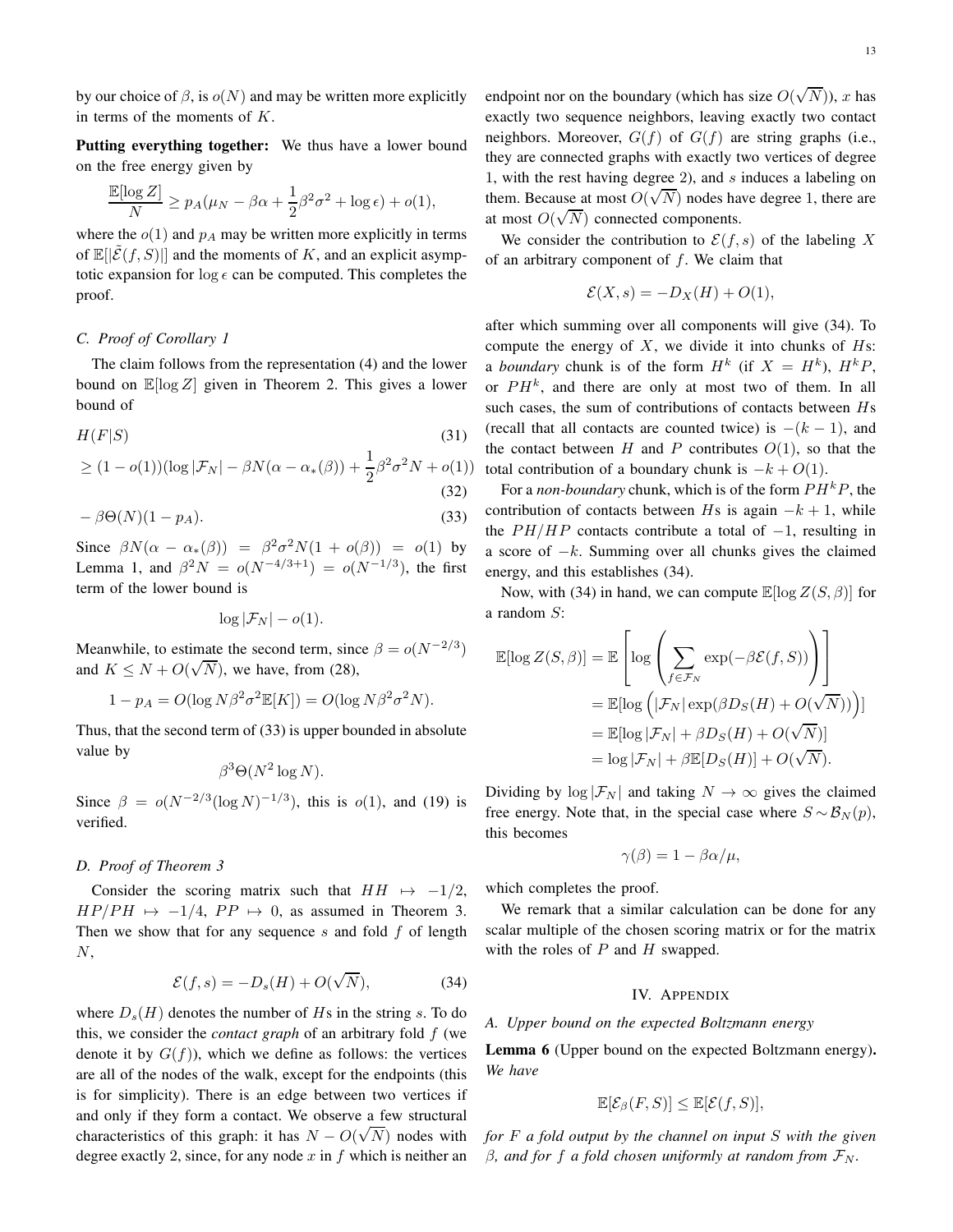Г

*Proof:* First, suppose that we can prove that, for any  $s \in$  $\mathcal{S}_N$ ,

$$
\mathbb{E}[\mathcal{E}_{\beta}(F,S)|S=s] \le \mathbb{E}[\mathcal{E}(f,S)|S=s]. \tag{35}
$$

Then we easily have

$$
\mathbb{E}[\mathcal{E}_{\beta}(F,S)] = \sum_{s \in \mathcal{S}_N} \Pr[S=s] \mathbb{E}[\mathcal{E}_{\beta}(F,S)|S=s] \leq \sum_{s \in \mathcal{S}_N} \Pr[S=s] \mathbb{E}[\mathcal{E}(f,S)|S=s] = \mathbb{E}[\mathcal{E}(f,S)],
$$

as desired.

It remains to prove (35). We do this by induction on the size of the fold set  $\mathcal{F}_N$  (for simplicity of notation, we omit the subscript  $N$  hereafter). We denote this cardinality by  $M$ :

$$
|\mathcal{F}|=M.
$$

For the base case, we have  $M = 2$ . That is, there are two folds  $f_1, f_2$  in the fold set with energies  $e_1 \le e_2$ , respectively. To compute  $\mathbb{E}[\mathcal{E}_{\beta}(F, s)]$ , we condition on whether or not  $F = f_1$ : denoting by r the probability that  $F = f_1$  with the sequence s as input,

$$
\mathbb{E}[\mathcal{E}_{\beta}(F,s)] = re_1 + (1-r)e_2.
$$

Note that, since  $e_1 \leq e_2$  and by the properties of the Boltzmann distribution with these two energies, we have  $r \geq 1/2$ . Meanwhile, computing  $\mathbb{E}[\mathcal{E}(f, s)]$  similarly (and recalling that f is a fold selected uniformly at random from  $\mathbb{F}$ ), we get

$$
\mathbb{E}[\mathcal{E}(f,s)] = \frac{1}{2}e_1 + \frac{1}{2}e_2.
$$

It is then easy to check that

$$
\mathbb{E}[\mathcal{E}(f,s)] - \mathbb{E}[\mathcal{E}_{\beta}(F,s)] \ge 0
$$

since  $r \geq 1/2$  and  $e_1 \leq e_2$ . This establishes the base case.

For the inductive step, we assume that the claim is true for all  $m < M$ . Then consider the set of folds  $\mathcal F$  with cardinality M. There is some fold  $f_*$  which has the maximum energy among all folds in  $F$  (there may be several such folds; we choose an arbitrary one of them). Let this energy be denoted by  $e_2$ . Now, we compute each expected energy by conditioning on whether or not F (respectively, f) is equal to  $f_*$ : letting q denote the probability that  $F = f_*$  when the input sequence is s,

$$
\mathbb{E}[\mathcal{E}_{\beta}(F,s)] = qe_2 + (1-q)\mathbb{E}[\mathcal{E}_{\beta}(F,s)|F \neq f_*].
$$

Now, note that the remaining conditional expectation is equal to the expected energy of a fold having the Boltzmann distribution induced by s on the fold set  $\mathcal{F} - \{f_*\}$ , which has cardinality  $M - 1$ . Thus, we may upper bound it by applying the inductive hypothesis:

$$
\mathbb{E}[\mathcal{E}_{\beta}(F,s)|F\neq f_*]\leq e_1,
$$

where  $e_1$  denotes the expected energy of a fold drawn uniformly at random from the set  $\mathcal{F} - \{f_*\}$ . Thus,

$$
\mathbb{E}[\mathcal{E}_{\beta}(F,s)] = qe_2 + (1-q)e_1.
$$

We note that  $e_1 \le e_2$ , since  $f_*$  was chosen to have the maximum energy of all folds in F. Moreover, since  $f_*$ must then have minimum probability under the Boltzmann distribution on F, we must have  $q \leq 1/M$ .

By the same conditioning, we have

$$
\mathbb{E}[\mathcal{E}(f,s)] = \frac{1}{M}e_2 + \left(1 - \frac{1}{M}\right)e_1.
$$

Using the same argument as in the base case, with  $r = 1 - q$ and  $1/2$  replaced by  $1 - 1/M$ , we conclude that

$$
\mathbb{E}[\mathcal{E}_{\beta}(F,s)] \leq \mathbb{E}[\mathcal{E}(f,s)],
$$

as desired.

#### *B. Proof of Lemma 1*

For brevity, we define  $\phi(\beta) = \mathbb{E}[\log Z(S, \beta)]$ . Then, Taylor expanding  $\phi$  around  $\beta = 0$ , we get

$$
\phi(\beta) = \phi(0) + \phi'(0)\beta + \phi''(0)\frac{\beta^2}{2} + R_3(\beta), \quad (36)
$$

where  $R_3(\beta)$  is the third-order Taylor remainder for  $\phi$ :

$$
R_3(\beta) = \sum_{k=3}^{\infty} \frac{\phi^{(k)}(0)\beta^k}{k!}.
$$

Taking derivatives, we get

$$
-\alpha_{*}(\beta)N = \phi'(\beta) = \phi'(0) + \phi''(0)\beta + \sum_{k=3}^{\infty} \frac{\phi^{(k)}(0)\beta^{k-1}}{(k-1)!}.
$$
\n(37)

Now, the first few derivatives of  $\phi$  evaluated at 0 take special values:

$$
\phi'(0) = -\mathbb{E}[\mathcal{E}(f, S)] = -\alpha N,
$$
  

$$
\phi''(0) = \mathbf{Var} [\mathcal{E}(f, S)] = \sigma^2 N,
$$

where f is a fold chosen uniformly at random from  $\mathcal{F}_N$ . Thus, we find that

$$
\alpha N - \alpha_{*}(\beta)N = \beta \sigma^{2} N + \sum_{k=3}^{\infty} \frac{\phi^{(k)}(0)\beta^{k-1}}{(k-1)!}.
$$

If we can show that the remainder sum is of smaller order then  $\beta N$ , then our claim will be established.

To do this, we note that, for each  $k$ ,

$$
\phi^{(k)}(0) = (-1)^k \mathbb{E}[(\mathcal{E}(f, S) - \mathbb{E}[\mathcal{E}(f, S)])^k],
$$

so that it is sufficient to bound the centered moments of the expected energy of a uniformly random fold. In particular, Lemma 3 tells us that the centered fold energies have *sub-Gaussian* tails [23]. This, in turn, implies a bound on all moments via the following lemma: